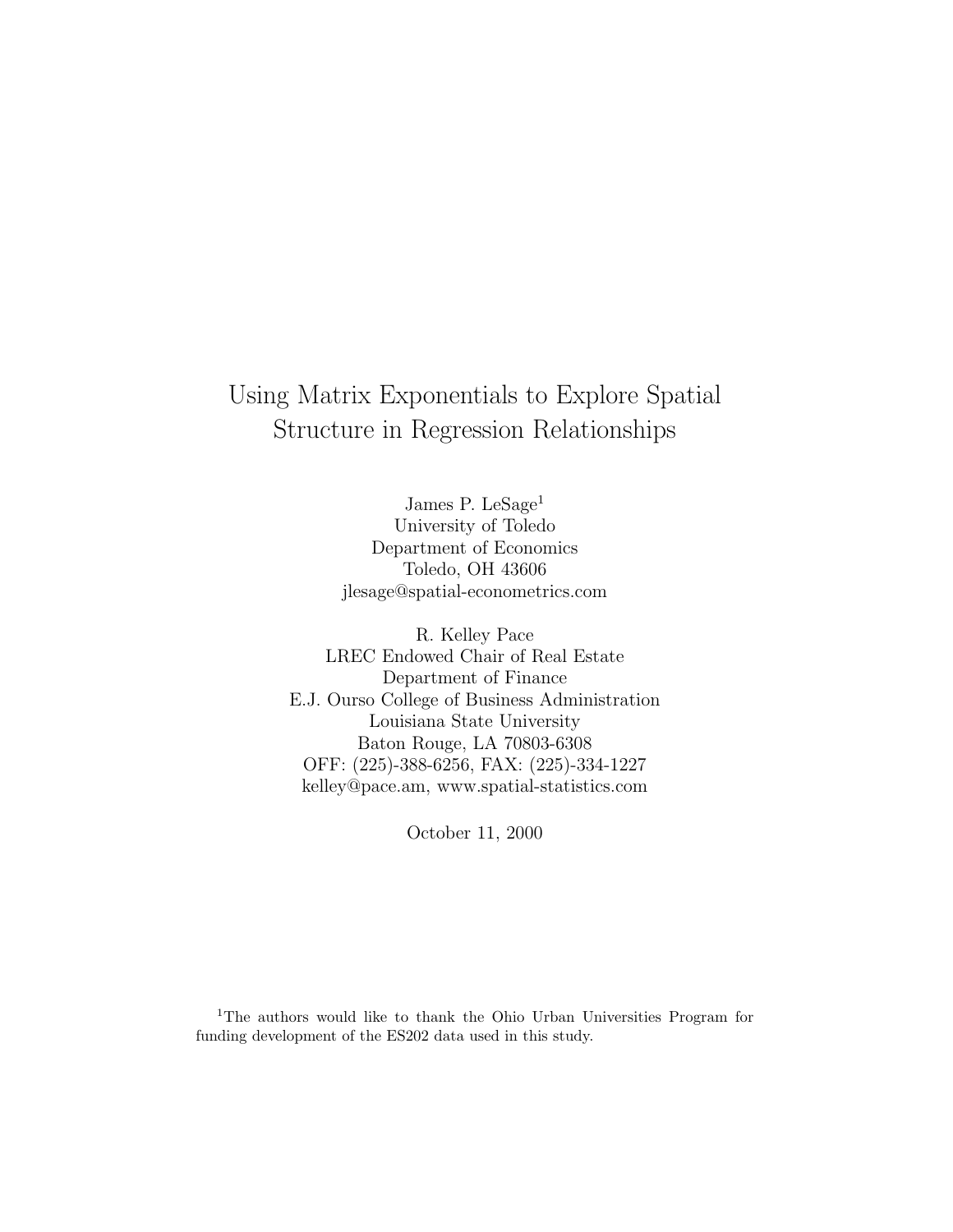#### Abstract

Spatial regression relationships typically specify the structure of spatial relationships among observations using a fixed  $n$  by  $n$  weight matrix, where n denotes the number of observations. For computational convenience, this weight matrix is usually assumed to represent fixed sample information, making inferences conditional on the particular spatial structure embodied in the weight matrix used in the model. In an economic context, where the spatial structure can arise from externalities or spillovers, the magnitude and extent of influence from one observation or spatial location on other observations at nearby locations may be a subject of interest and inference. To address the dual goals of improving inference and understanding spatial structure, we set forth a flexible specification for the spatial weights that allows hyperparameters to control the number of neighboring entities as well as decay of influence over space. This specification is combined with the matrix exponential spatial specification (MESS) introduced in Pace and LeSage (2000) leading to a Bayesian model that allows posterior inferences regarding the magnitude and extent of spatial influence. We illustrate the method in an application that examines the role of geographical proximity in the economic growth of 219 urban zip-code areas in northeast Ohio. Inferences regarding the magnitude and extent of spatial influence in this setting may be of interest because theories of economic growth have increasingly stressed technological spillovers as a source of growth (see Romer, 1994; Grossman and Helpman, 1994).

KEYWORDS: spatial statistics, spatial autoregression, nearest neighbor, Bayesian Markov Chain Monte Carlo estimation, spatial econometrics.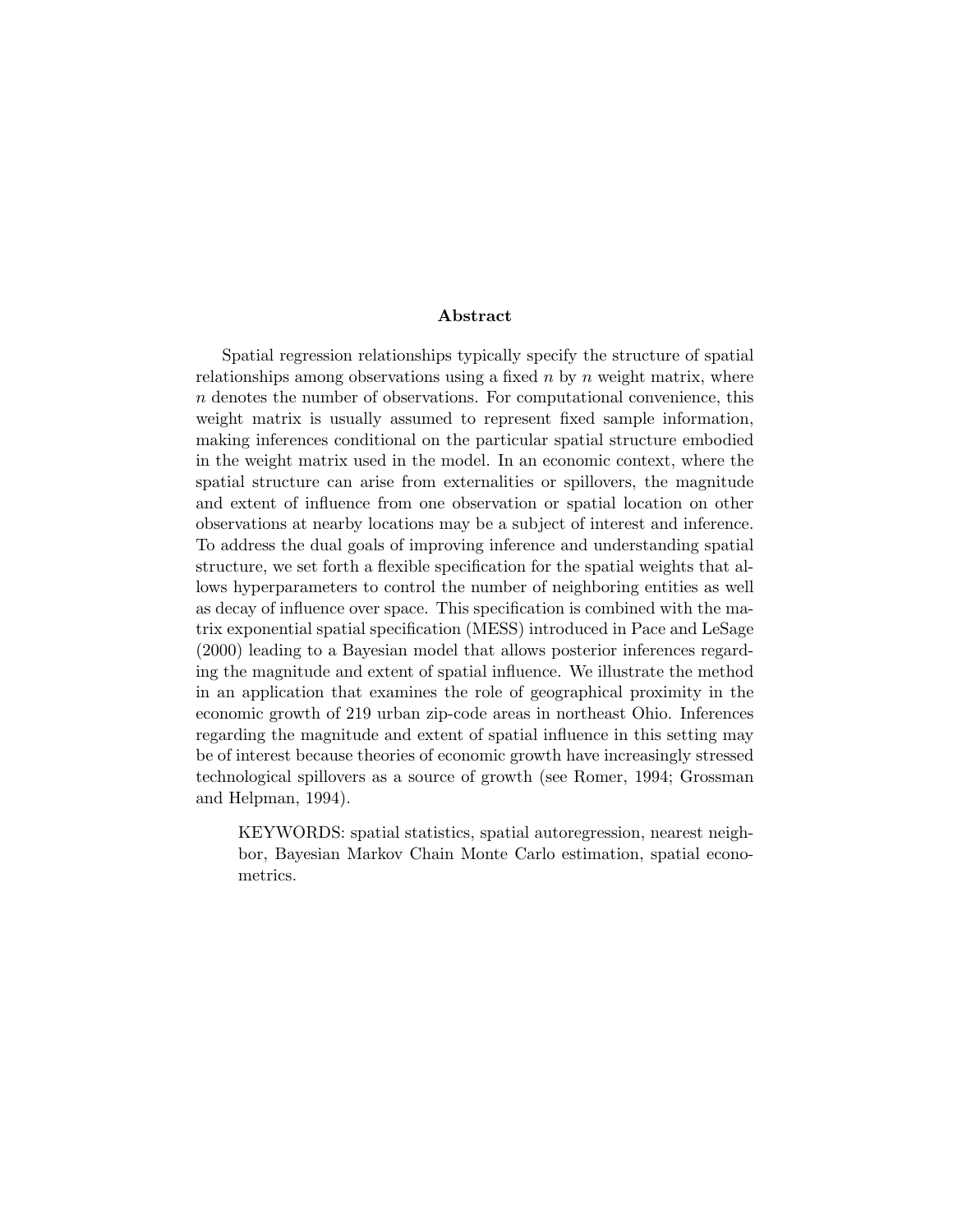## 1 Introduction

Spatial autoregressive models typically specify the spatial dependence among observations using a  $n$  by  $n$  weight matrix, where  $n$  denotes the number of observations. Traditional specifications treat the weight matrix as fixed sample information for computational convenience and to avoid problems such as multimodality in the likelihood. This results in inferences that are conditional on the specific form of weight matrix used to specify the model. In many applications interest centers upon the spatial structure itself. For example, economic constructs such as spillovers or externalities imply that an economic unit at one point in space exerts an influence upon other economic units. Both the magnitude of influence and its decay with distance are important. To address this need for a model of spatial structure we set forth a flexible specification for the spatial weights that allows hyperparameters to control the number of neighboring entities as well as decay of influence over space. This specification combined with the matrix exponential spatial specification (MESS) introduced in Pace and LeSage (2000) leads to a Bayesian model that allows posterior inferences regarding the magnitude and extent of spatial influence.

We argue that this spatial specification has computational advantages over more traditional specifications and allows simultaneous inference regarding the usual parameters in the model as well as the nature and extent of the spatial relationships involved. Pace and LeSage (2000) introduce an approach to maximum likelihood estimation of spatial regression models based on the matrix exponential covariance specification introduced by Chiu, Leonard, and Tsui (1996). They show that matrix exponentials can spatially transform the dependent and/or independent variables so that the determinant of the matrix exponential transformation identically equals 1. This eliminates the computationally troublesome log-determinant term from the log-likelihood and reduces maximum likelihood estimation to minimizing a quadratic form subject to a polynomial constraint. Further, they show that the resulting minimization problem has a unique, closed-form interior solution. Thus, maximum likelihood for the MESS model reduces to nonlinearly constrained least squares.

The MESS model introduced in Pace and LeSage (2000) relies on a flexible specification of the spatial weight structure involved in the model that allows hyperparameters to control various aspects of the spatial weight specification. In a maximum likelihood setting, this complicates the optimization problem and Pace and LeSage (2000) examine a profile of the likelihood surface with respect to estimates based on varying values of the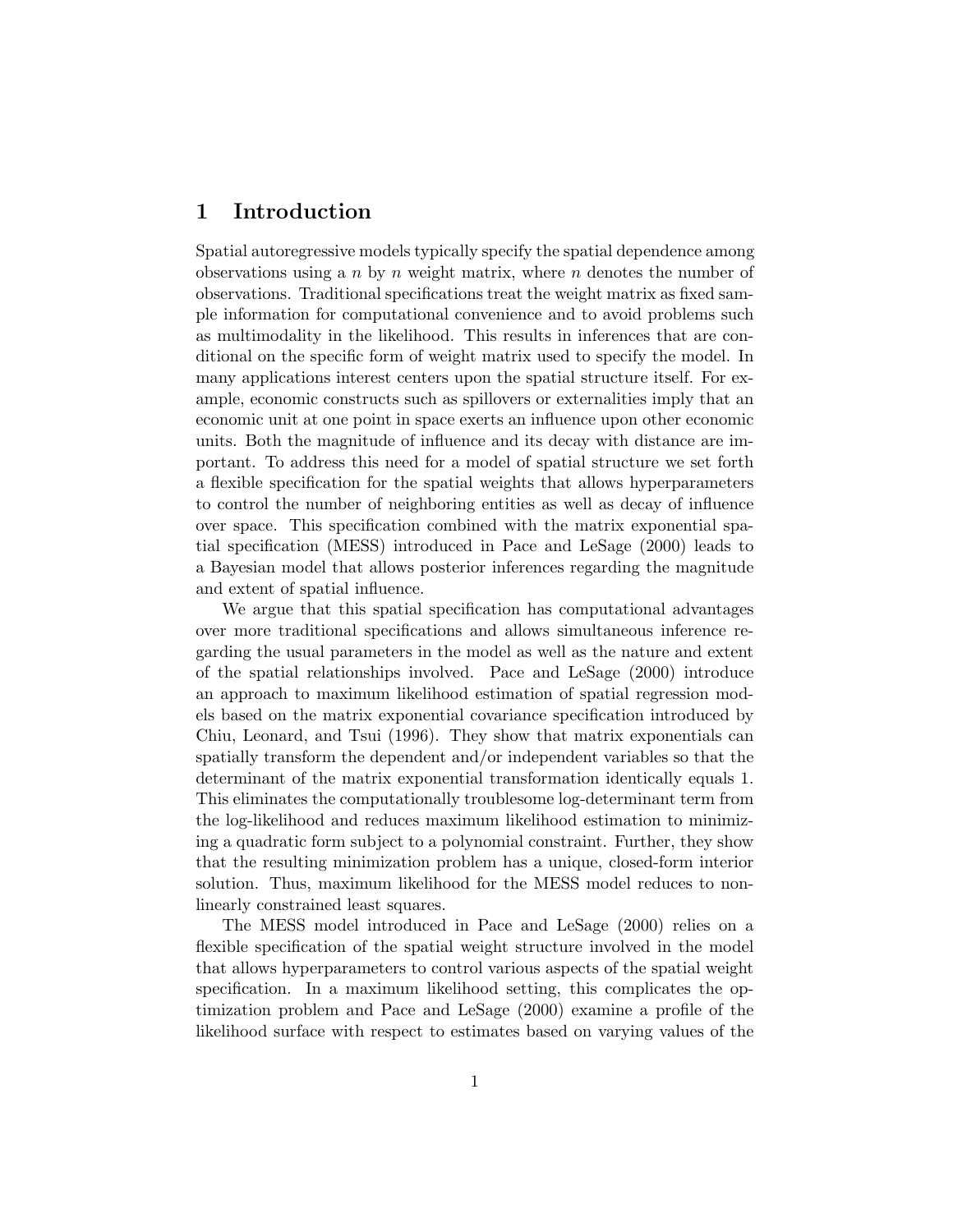hyperparameters and use likelihood ratio tests to draw inferences.

This paper introduces a Bayesian variant of the MESS model. This variant can produce estimates identical to those from the maximum likelihood MESS model, if implemented with a diffuse prior. Estimation of the model proceeds via Markov Chain Monte Carlo (MCMC), making it more computationally demanding than maximum likelihood estimates, but one that provides a number of other advantages.

First, the MCMC method can handle the problem of local optima, that often arise in spatial modeling. In the presence of local optima and other erratic behavior of the likelihood, conventional likelihood methods may provide misleading inference whereas the ability of Bayesian MCMC methods to directly sample from the posterior can avoid some of these problems. Second, Bayesian methods can more gracefully address the problem of nuisance parameters (Wolpert (2000, p. 771-772)). Third, Bayesian models usually are advantageous in situations involving parameters that take on discrete values, as is the case with the hyperparameter controlling the number of nearest neighbors in the MESS model.

Finally, and most importantly, Bayesian models based upon MCMC provide greater modeling flexibility in many circumstances than alternative approaches. For example, MCMC methods can accommodate missing or censored data samples.<sup>1</sup> Censoring often arises in spatial modeling problems because governmental agencies employ censoring for confidentiality purposes. In addition, Bayesian methods can formally incorporate relevant prior information. This flexibility also allows relatively simple modifications to produce robust estimates that address spatially idiosyncratic behavior sometimes displayed by aberrant observations or spatial enclaves.

While MCMC provides a number of important advantages, a naive implementation for traditional spatial autoregressive models would involve calculating the log-determinant of an nxn matrix on each pass through the sampler (see LeSage, 2000). The use of MESS, where the log-determinant term vanishes, greatly accelerates the MCMC computations. Another desirable aspect of the MESS model is the availability of the likelihood which greatly facilitates Bayesian inference. This is in contrast to other specifications that have been introduced to overcome computational problems in spatial models such as the generalized-moments (GM) estimation techniques

<sup>&</sup>lt;sup>1</sup>The Bayesian MESS model could easily be extended to the case of limited or censored dependent variables. Following LeSage (2000), we need only add one additional conditional distribution to the MCMC sampler that produces a latent variable reflecting the limited or truncated dependent variable distribution. This results in a model where posterior inference can proceed as in the case of continuous dependent variables.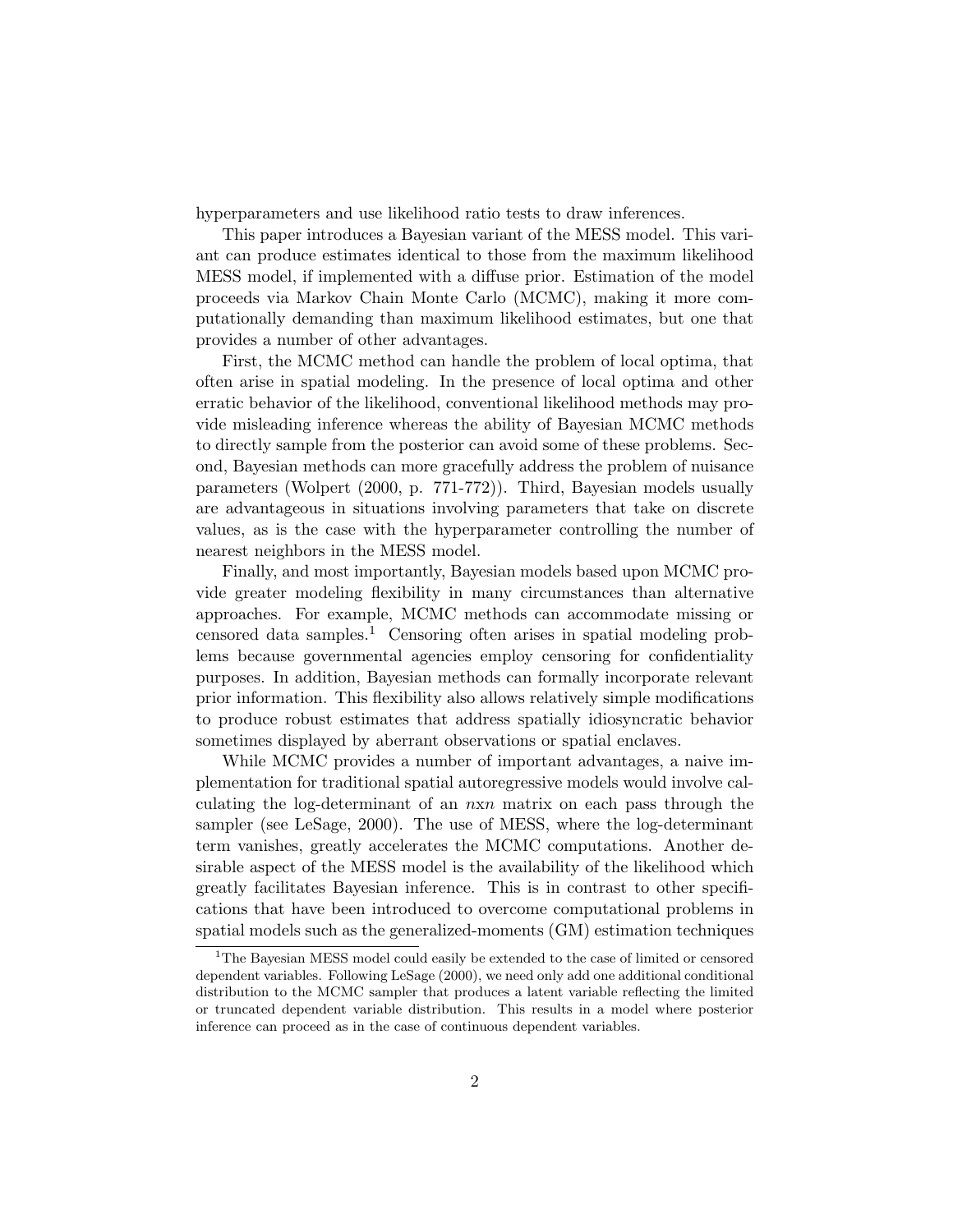proposed by Kelejian and Prucha (1998,1999).

In the Bayesian MESS model introduced here, MCMC estimation methods produce posterior distributions for the hyperparameters used in the weight specification. This easily implementable approach provides an elegant solution to replace the profile likelihood grid search over hyperparameter values. Another advantage to the Bayesian MESS model is that prior information regarding the regression parameters, spatial weight hyperparameters, spatial dependence parameter and disturbance variance can be introduced. Spatial modeling often involves large samples, so prior information regarding regression parameters will probably not have much influence on the estimation outcome. However, priors placed on the spatial weight specification parameters, the spatial dependence parameter, or the robustness parameter may exert an important influence.

Section 2 sets forth relevant aspects of the MESS model from Pace and LeSage (2000) and section 3 introduces the Bayesian version of the model along with estimation via Markov Chain Monte Carlo methods. Computational considerations are also discussed in this section. In section 4 we illustrate the method in an application that examines the role of geographical proximity in the economic growth of 219 urban zip-code areas in northeast Ohio. Inferences regarding the magnitude and extent of spatial influence in this setting may be of interest because theories of economic growth have increasingly stressed technological spillovers as a source of growth (see Romer, 1994; Grossman and Helpman, 1994). We use this illustrative application to demonstrate inference regarding the spatial structure of employment growth relations in urban zip-code areas that may arise from knowledge spillovers.

## 2 The MESS model

The computational difficulties associated with estimation of spatial econometric regression models discussed in Anselin (1988) are well-known. Direct estimation via maximum likelihood for spatial models requires computation of a determinant involving an nxn matrix. Brute force implementation of maximum likelihood methods become prohibitively expensive for very large data sets that are the focus of recent spatial statistical applications.

Advances for the particular case of nearest neighbor spatial dependence described in Pace and Zou (2000) provide a closed-form solution that produces maximum likelihood estimates. Another alternative that also leads to closed-form maximum likelihood estimates is presented in Pace and LeSage (2000). They introduce the matrix exponential spatial specification (MESS)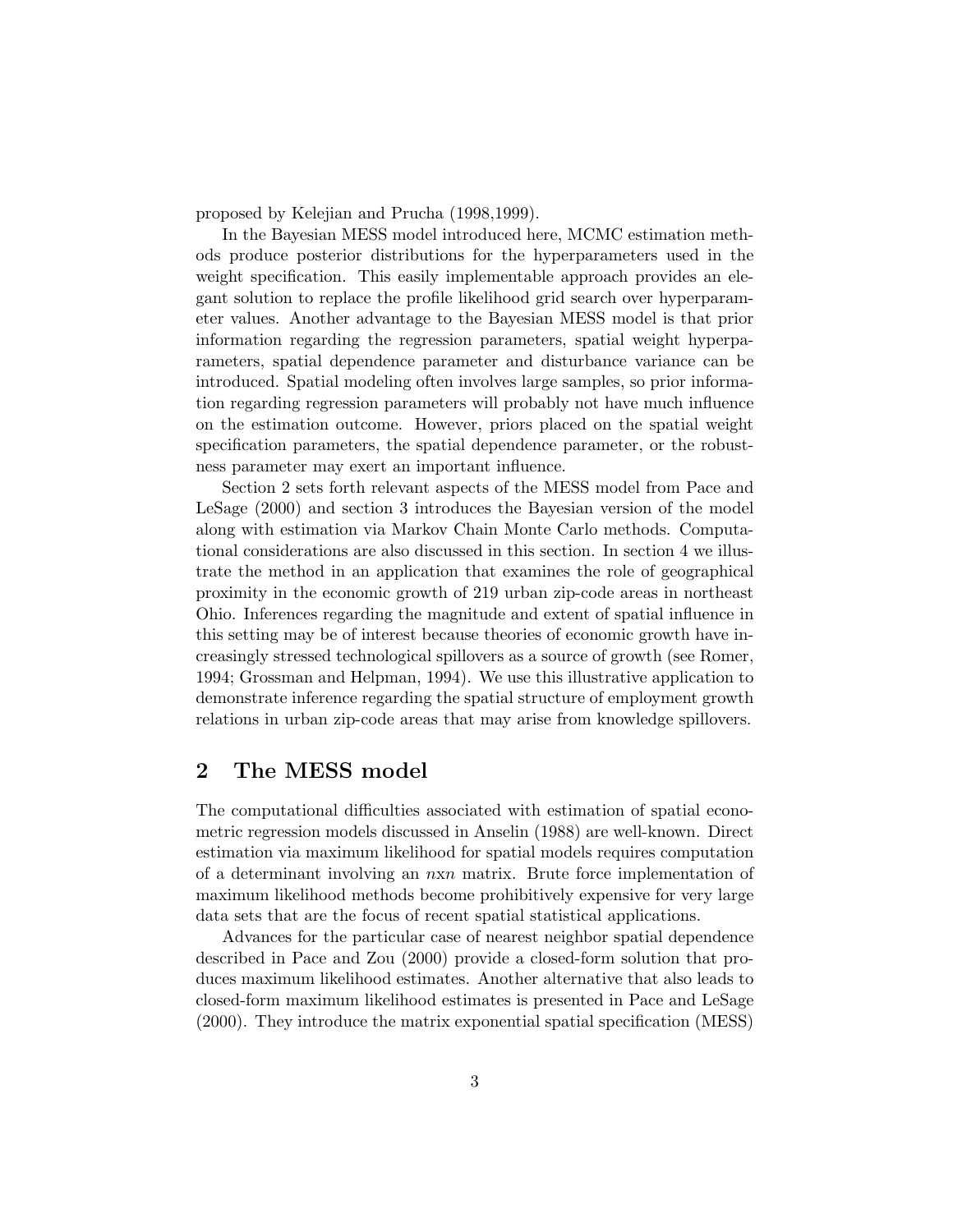that relies on a matrix exponential spatial transformation of the dependent variable. They show that this leads to a situation where the troublesome log determinant term vanishes from the log likelihood function.

The MESS model holds an important advantage over other attempts to eliminate the computational burden of estimating spatial models, such as the GM estimation technique proposed by Kelejian and Prucha (1998,1999). The availability of the likelihood in the MESS model allows both classical and Bayesian inference. This is in contrast to the GM methods that require adopting another inferential paradigm.

Consider estimation of models where the dependent variable  $y$  undergoes a linear transformation  $Sy$  as in (1).

$$
Sy = X\beta + \varepsilon \tag{1}
$$

The vector y contains the n observations on the dependent variable,  $X$ represents the nxk matrix of observations on the independent variables, S is a positive definite  $n \times n$  matrix, and the *n*-element vector  $\varepsilon$  is distributed  $N(0, \sigma^2 I_n)$ . The log-likelihood for the MESS model in (1) is,

$$
L = C + \ln|S| - (n/2)\ln(y'S'MSy)
$$
 (2)

where C represents a scalar constant and both  $M = I - H$  and  $H =$  $X(X'X)^{-1}X'$  are idempotent matrices. The term |S| is the Jacobian of the transformation from y to Sy. Pace and LeSage  $(2000)$  use the matrix exponential defined in  $(3)$  to model S as:

$$
S = e^{\alpha W} = \sum_{i=0}^{\infty} \frac{\alpha^i W^i}{i!}
$$
 (3)

where  $W$  represents an  $n \times n$  non-negative matrix with zeros on the diagonal and  $\alpha$  represents a scalar real parameter. While a number of ways exist to specify W, a common specification sets  $W_{ij} > 0$  for observations  $j = 1 \dots n$ sufficiently close (as measured by some metric) to observation  $i$ . By construction,  $W_{ii} = 0$  to preclude an observation from directly predicting itself. If  $W_{ij} > 0$  for the nearest neighbors of observation i,  $W_{ij}^2 > 0$  contains neighbors to these nearest neighbors for observation i. Similar relations hold for higher powers of W which identify higher-order neighbors. Thus the matrix exponential  $S$ , associated with matrix  $W$ , can be interpreted as assigning rapidly declining weights for observations involving higher-order neighboring relationships. That is, observations reflecting higher-order neighbors (neighbors of neighbors) receive less weight than lower-order neighbors.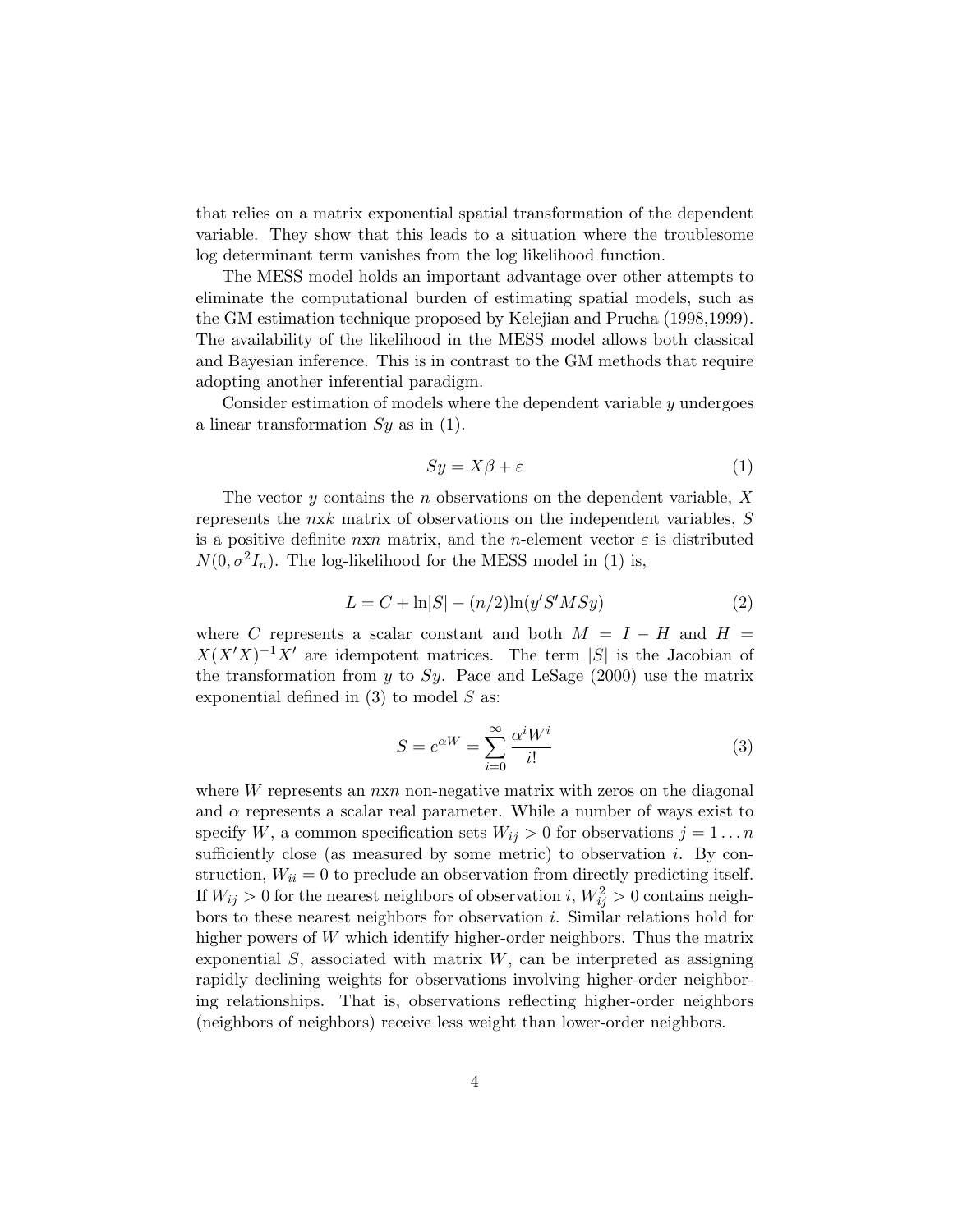Pace and LeSage (2000) rely on a property of the matrix exponential,  $|e^{\alpha W}| = e^{\text{trace}(\alpha W)}$  to simplify the MESS log-likelihood. Since trace  $(W) = 0$ and by extension  $|e^{\alpha W}| = e^{\arccos{\alpha W}} = e^0 = 1$ , the log-likelihood takes the form:  $L = C - (n/2) \ln(y'S'MSy)$ . This produces a situation where maximizing the log-likelihood is equivalent to minimizing  $(y'S'MSy)$  with respect to S. Note that S always appears in expressions involving pre-multiplication of y or X, eliminating the need for computation involving high-order operation counts. Computing  $Sy$  or  $SX$  involves low-order matrix-vector product computations that require little time for sparse weight matrices such as W.

The MESS model in (1) can be extended to allow for spatial dependence in the explanatory variables matrix  $X$  as shown in (4).

$$
X = \left[ \iota \ U \ WU \dots W^{q-1}U \right] \tag{4}
$$

Where  $U$  represents a matrix of observations on  $p$  non-constant independent variables and  $q$  is an integer large enough for convergence in the Taylor series expansion.

In this case, X approximately spans SU and thus the MESS model based on (4) nests a spatial autoregression in the errors. Hence, a set of linear restrictions on the parameters associated with the columns of X could yield the error autoregression. This allows the MESS model to effectively accommodate different structures for the spatial lags of  $Y$  and  $U$  (Anselin (1988), p. 225-230).

Additional flexibility can be introduced by specifying a spatial weight that includes a decay parameter  $\rho$  that lies between 0 and 1, along with a variable number of nearest neighbor spatial weight matrices  $N_i$ , where the subscript  $i$  indexes the  $i$ th nearest neighbor. The weight structure specification is shown in  $(5)$ , where m denotes the maximum number of neighbors considered.

$$
W = \sum_{i=1}^{m} \left( \frac{\rho^i N_i}{\sum_{i=1}^{m} \rho^i} \right)
$$
 (5)

In (5),  $\rho^{i}$  weights the relative effect of the *i*th individual neighbor matrix, so that S depends on the parameters  $\rho$  as well as m in both its construction and the metric used. By construction, each row in  $N$  sums to 1 and has zeros on the diagonal. To see the role of the spatial decay hyperparameter  $ρ$ , consider that a value of  $ρ = 0.87$  implies a decay profile where the 6th nearest neighbor exerts less than 1/2 the influence of the nearest neighbor. We might think of this value of  $\rho$  as having a "half-life" of six neighbors.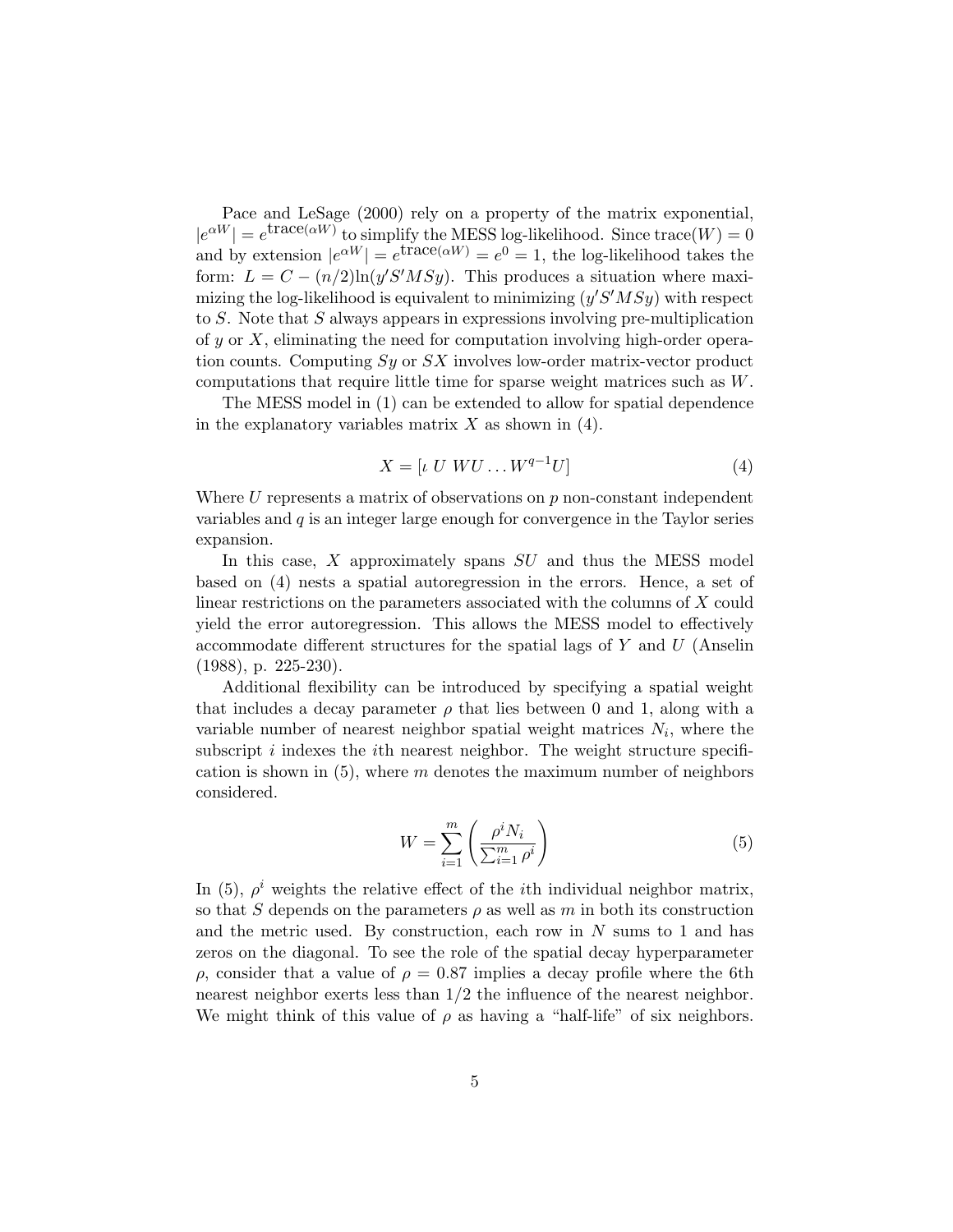On the other hand, a value of  $\rho = 0.95$  has a half-life between 14 and 15 neighbors.

The flexibility arising from this type of weight specification adds to the burden of estimation requiring that we draw an inference on the parameters  $\rho$ and m. Together these hyperparameters determine the nature of the spatial weight structure. To the extent that the weight structure specification in (5) is flexible enough to adequately approximate more traditional weight matrices based on contiguity, the model introduced here can replicate results from models that assume the matrix  $W$  is fixed and known. However, all inferences regarding  $\beta$  and  $\sigma$  drawn from a model based on a fixed matrix W are conditional on the particular W matrix employed. The model we introduce here produces inferences regarding  $\beta$  and  $\sigma$  that are conditional only on a family of spatial weight transformations that we denote  $Sy$ , where  $S = e^{\alpha W}$ , with the matrices W taking the form in (5). Of course, this raises the issue of inference regarding these hyperparameters, and we show that the Bayesian MESS model introduced here can produce a posterior distribution for the joint distribution of the parameters  $\alpha, \rho$  and m as well as the other model parameters of interest,  $\beta$  and  $\sigma$ .

### 3 The Bayesian MESS model

A Bayesian approach to the MESS model would include specification of prior distributions for the parameters in the model,  $\alpha, \beta, \sigma, \rho$  and m. Prior information regarding the parameters  $\beta$  and  $\sigma$  is unlikely to exert much influence on the posterior distribution of these parameter estimates in the case of very large samples that are often the focus of spatial modeling. However, the parameters  $\alpha$ ,  $\rho$  and m are likely to exert an influence even in large samples, because they determine the structure of the spatial transformation, Sy in the model.

The Bayesian MESS is presented in (6), where the priors are enumerated.

$$
Sy = X\beta + \varepsilon
$$
  
\n
$$
S = e^{\alpha W}
$$
  
\n
$$
W = \sum_{i=1}^{m} \left( \rho^{i} N_{i} / \sum_{i=1}^{m} \rho^{i} \right)
$$
  
\n
$$
\varepsilon \sim N(0, \sigma^{2} V) \quad V = \text{diag}(v_{1}, \dots, v_{n})
$$
  
\n
$$
\beta \sim N(c, T)
$$
  
\n
$$
r/v_{i} \sim \text{ID}\chi^{2}(r)
$$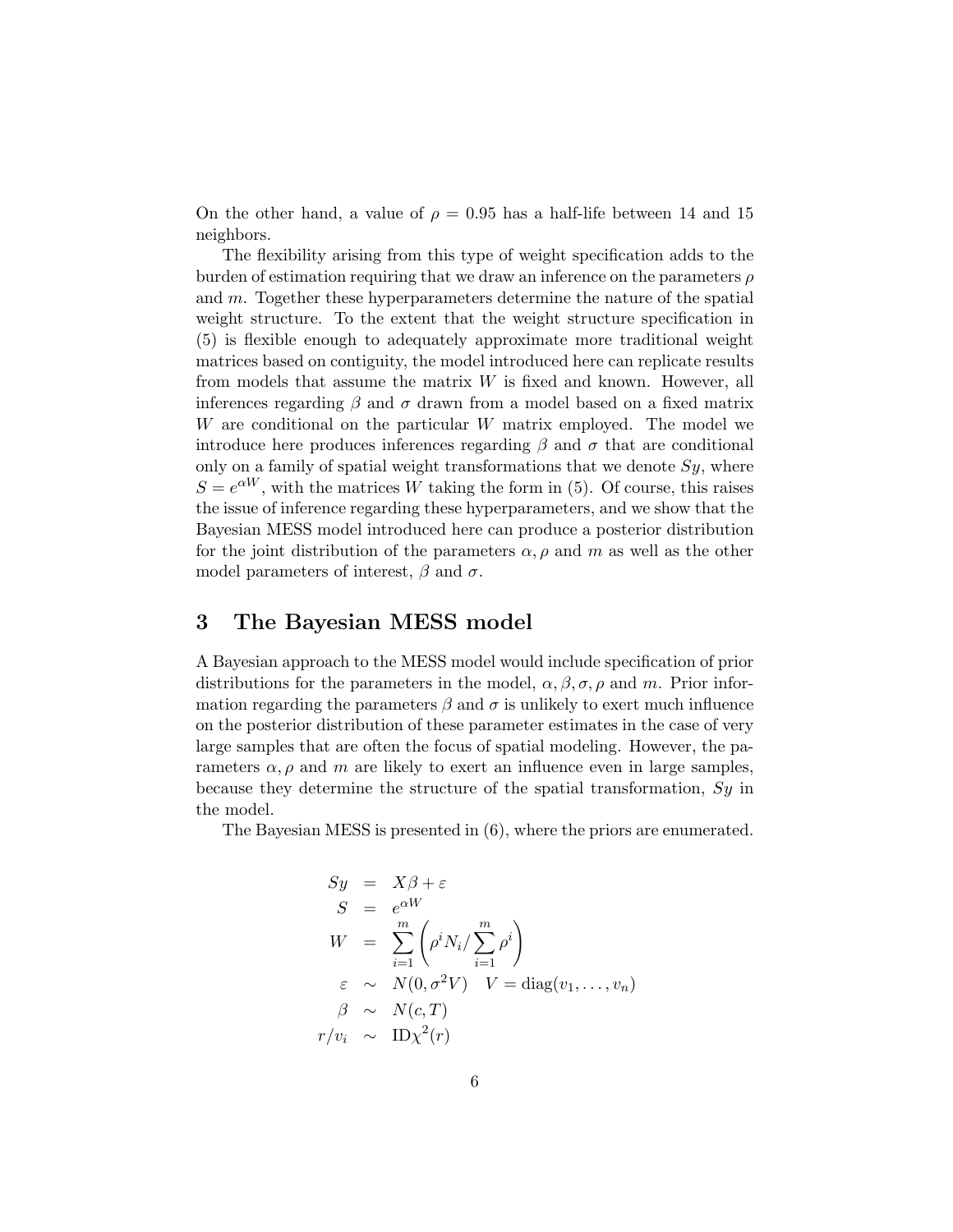$$
1/\sigma^2 \sim \Gamma(d,\nu)
$$
  
\n $\alpha \sim U[-\infty,0], \text{ or } N(a,B)$   
\n $\rho \sim U[0,1]$   
\n $m \sim U^D[1,m_{\text{max}}]$  (6)

We rely on a normal-gamma prior for the parameters  $\beta$ ,  $\sigma$  using a prior mean c and variance T for the normal prior on  $\beta$  and prior parameters  $d, \nu$  in the gamma prior on  $\sigma$ . In the case of very large samples involving upwards of 10,000 observations, the normal-gamma priors for  $\beta$ ,  $\sigma$  should exert relatively little influence.

In contrast, the prior assigned to the parameter  $\alpha$  associated with spatial dependence should exert an impact on the estimation outcomes even in large samples because of the important role of the spatial structure in the model. The prior assigned for  $\alpha$  can be a relatively non-informative uniform prior that allows for the case of no spatial effects when  $\alpha = 0$ , or an informative prior based on a normal distribution centered on  $a$  with prior variance  $B$  as indicated in (6).

The relative variance terms  $(v_1, v_2, \ldots, v_n)$ , are assumed fixed but unknown parameters that need to be estimated. The prior distribution for the  $v_i$  terms takes the form of an independent  $\chi^2(r)/r$  distribution. Recall that the  $\chi^2$  distribution is a single parameter distribution, where we have represented this parameter as r. This allows us to estimate the additional n parameters  $v_i$  in the model by adding the single parameter  $r$  to our estimation procedure.

This type of prior has been used Geweke (1993) in modeling heteroscedasticity and outliers in the context of linear regression. The specifics regarding the prior assigned to the  $v_i$  terms can be motivated by considering that the mean equals unity and the variance of the prior is  $2/r$ . This implies that as r becomes very large, the terms  $v_i$  will all approach unity, resulting in  $V = I_n$ , the traditional assumption of constant variance across space. The role of  $V \neq I_n$  is to accommodate outliers and observations containing large variances by down-weighting these observations. Even in large samples, this prior will exert an impact on the estimation outcome.

A relatively non-informative approach was taken for the hyperparameters  $\rho$  and m where we rely on a uniform prior distribution for  $\rho$  and a discrete uniform distribution for m, the number of nearest neighbors. The term  $m_{\text{max}}$  denotes a maximum number of nearest neighbors to be considered in the spatial weight structure, and  $U^D$  denotes the discrete uniform distribution that imposes an integer restriction on values taken by  $m$ . Note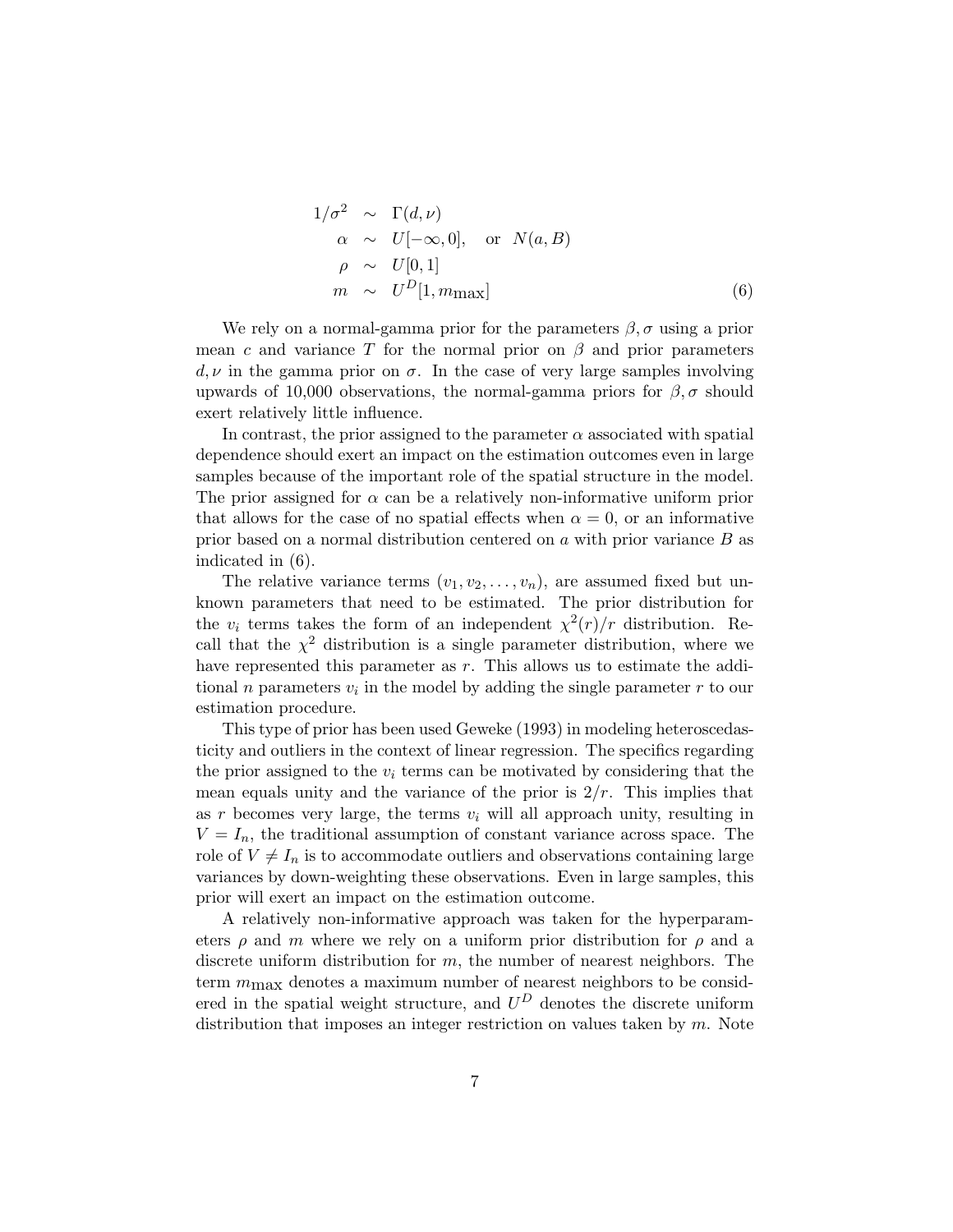that practitioners may often have prior knowledge regarding the number of neighboring observations that are important in specific problems, or the extent to which spatial influence decays over neighboring units. Informative priors could be developed and used here as well, but in problems where interest centers on inference regarding the spatial structure relatively noninformative priors would be used for these hyperparameters.

Given these distributional assumptions, it follows that the prior densities for  $\beta$ ,  $\sigma^2$ ,  $\alpha$ ,  $\rho$ ,  $m$ ,  $v_i$  are given up to constants of proportionality by (7), (where we rely on a uniform prior for  $\alpha$ ).

$$
\pi(\beta) \propto \exp[-\frac{1}{2}(\beta - c)'T^{-1}(\beta - c)]
$$
\n
$$
\pi(\sigma^2) \propto (\sigma^2)^{-(d+1)} \exp\left(-\frac{\nu}{\sigma^2}\right)
$$
\n
$$
\pi(\rho) \propto 1
$$
\n
$$
\pi(m) \propto 1
$$
\n
$$
\pi(w_i) \propto v_i^{-(\frac{r}{2}+1)} \exp\left(-\frac{r}{2v_i}\right)
$$
\n(7)

#### 3.1 Estimation of the model

Given the prior densities from section 3, the Bayesian identity

$$
p(\beta, \sigma^2, V, \rho, \alpha, m) \cdot p(y) = p(y|\beta, \sigma^2, V, \rho, \alpha, m) \cdot \pi(\beta, \sigma^2, V, \rho, \alpha, m)
$$
 (8)

together with the assumed prior independence of the parameters allows us to establish the posterior joint density for the parameters,  $p(\beta, \sigma^2, V, \rho, \alpha, m)$ . This posterior is not amenable to analysis, a problem that has often plagued Bayesian methods in the past. We can however derive the posterior distribution for the parameters in our model using a methodology known as Markov Chain Monte Carlo (MCMC).

MCMC is based on the idea that rather than compute the posterior density of our parameters based on the expression in (8), we would be just as happy to have a large random sample from the posterior of our parameters, which we designate  $p(\theta|D)$ , using  $\theta$  to denote the parameters and D the sample data. If the sample from  $p(\theta|D)$  were large enough, we could approximate the form of the probability density using kernel density estimators or histograms, eliminating the need to know the precise analytical form of the density.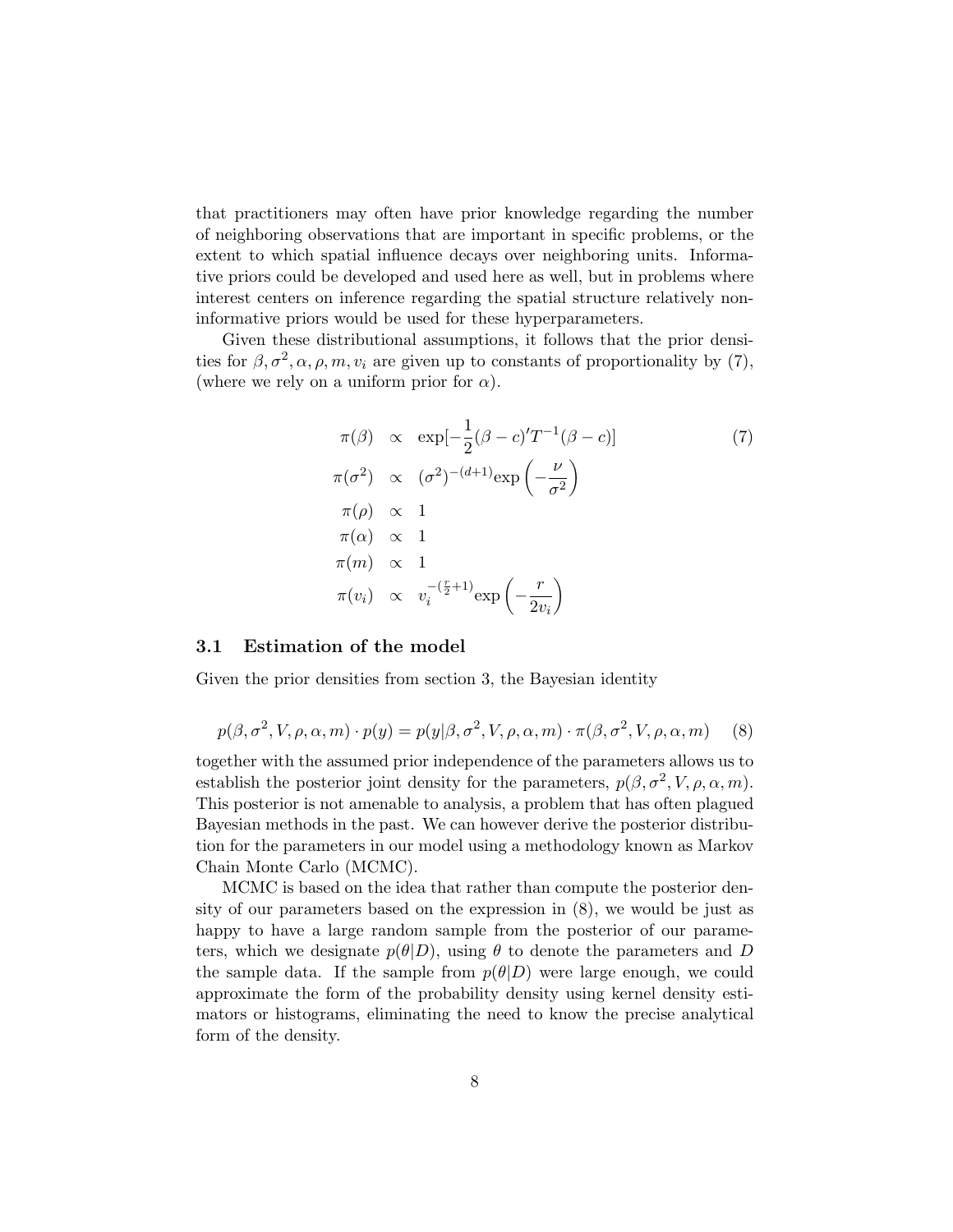We rely on Metropolis-Hastings to compute the posterior distributions for the parameters  $\alpha$ ,  $\rho$  and m in the MESS model. A normal distribution is used as the proposal density for  $\alpha$  and rejection sampling can be used to constrain  $\alpha$  to the range  $(-\infty, 0)$  which imposes positive spatial autocorrelation. This prior restriction is often used in spatial modeling because negative spatial correlation is difficult to motivate. A uniform proposal distribution for  $\rho$  over the interval  $(0, 1)$  was used along with a discrete uniform for m over the interval  $(1, m_{\text{max}})$ .

The parameters  $\beta$ , V and  $\sigma$  in the MESS model can be estimated using draws from the conditional distributions of these parameters, a process known as Gibbs sampling. Assume a parameter vector  $\theta = (\theta_1, \theta_2)$ , a prior  $p(\theta)$ , and likelihood  $l(\theta|y, X)$ , that produces a posterior distribution  $p(\theta|D) = c \cdot p(\theta)l(\theta|y, X)$ , with c a normalizing constant. The case we encounter in the MESS model is one where the posterior distribution over all parameters is difficult to work with. However, if we partition our parameters into two sets  $\theta_1, \theta_2$  and had initial estimates for  $\theta_1$ , we could estimate  $\theta_2$ conditional on  $\theta_1$  using  $p(\theta_2|D, \theta_1)$ . As a concrete example, in our case an estimate of  $\beta$  conditional on  $\sigma$ ,  $V$ ,  $\alpha$ ,  $\rho$ ,  $m$  is very easy to derive and compute. Denote the estimate,  $\theta_2$  derived by using the posterior mean or mode of  $p(\theta_2|D, \theta_1)$ , and consider that we are now able to construct a new estimate of  $\theta_1$  based on the conditional distribution  $p(\theta_1|D, \theta_2)$ . Note that for our problem it is also easy to compute estimates of  $\sigma$  and V conditional on the other parameters in the MESS model. This new estimate for  $\theta_1$  can be used to construct another value for  $\theta_2$ , and so on.

Summarizing, we will rely on Metropolis sampling for the parameters  $\alpha$ ,  $\rho$  and m within a sequence of Gibbs sampling steps to obtain  $\beta$ ,  $\sigma$  and  $V$ , a procedure that is often labeled "Metropolis within Gibbs sampling" (Gelman, Carlin, Stern and Rubin, 1995).

#### 3.2 The conditional distributions for  $\beta$ ,  $\sigma$  and V

To implement our Metropolis within Gibbs sampling approach to estimation we need the conditional distributions for  $\beta$ ,  $\sigma$  and V which are presented here.

For the case of the parameter vector  $\beta$  conditional on the other parameters in the model,  $\alpha, \sigma, V, \rho, m$  we find that:

$$
p(\beta|\alpha, \sigma, V, \rho, m) \sim N(\bar{b}, \sigma^2 \bar{B})
$$
  
\n
$$
\bar{b} = (X'V^{-1}X + T^{-1})^{-1}(X'V^{-1}Sy + \sigma^2 T^{-1}c)
$$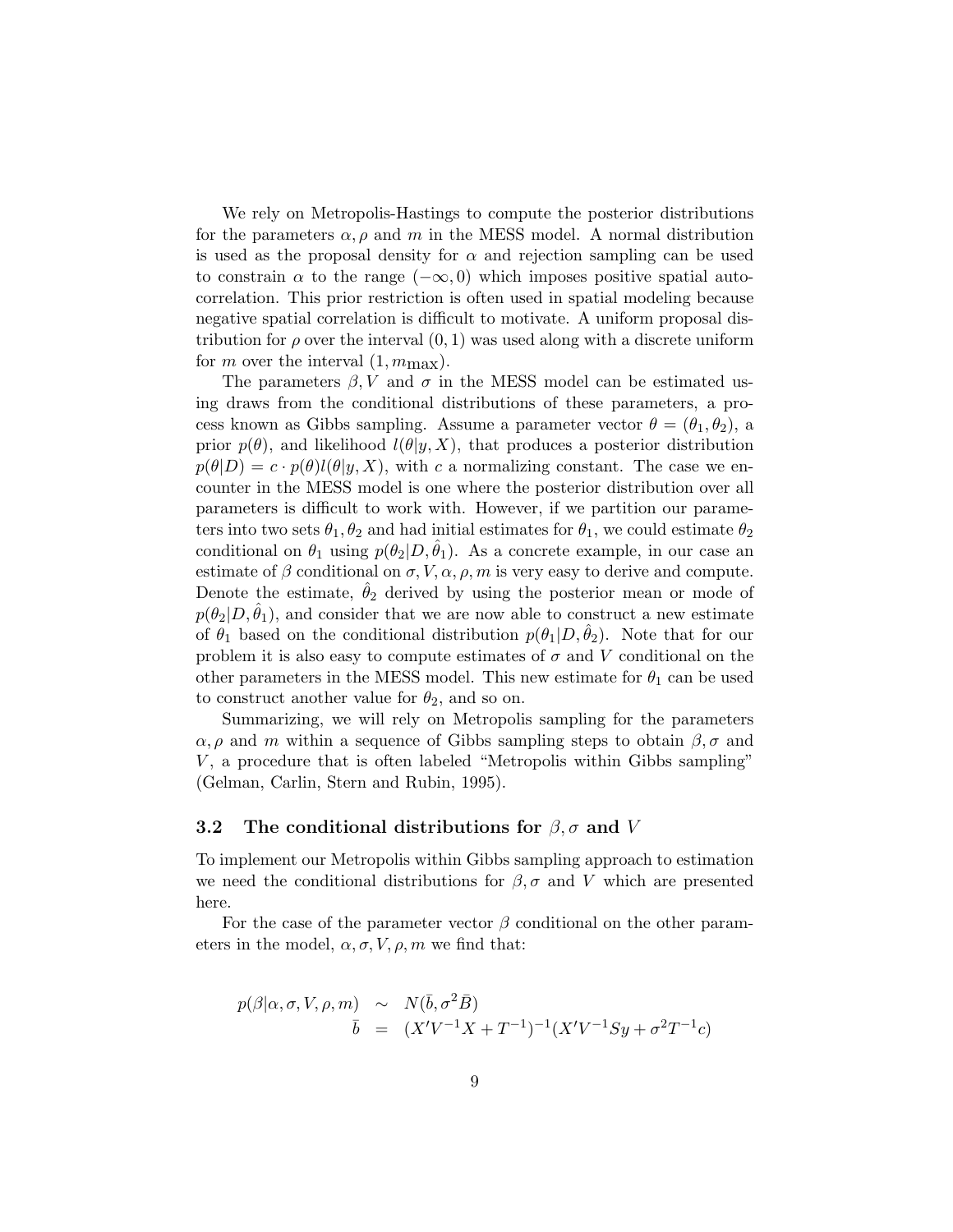$$
\bar{B} = (X'V^{-1}X + T^{-1})^{-1} \tag{9}
$$

Note that given the parameters  $V, \alpha, \rho, \sigma$  and m, the vector Sy and  $X'V^{-1}X$  can be treated as known, making this conditional distribution easy to compute and sample from. This is often the case in MCMC estimation, which makes the method attractive.

The conditional distribution of  $\sigma$  is shown in (10), (see Gelman, Carlin, Stern and Rubin, 1995).

$$
p(\sigma^2|\beta,\alpha,V,\rho,m) \propto (\sigma^2)^{-(\frac{n}{2}+d+1)} \exp\left[-e^{\prime}V^{-1}e + \frac{2\nu}{2\sigma^2}\right]
$$
 (10)

where  $e = Sy - X\beta$ , which is proportional to an inverse gamma distribution with parameters  $(n/2) + d$  and  $e'V^{-1}e + 2\nu$ .

Geweke  $(1993)$  shows that the conditional distribution of V given the other parameters is proportional to a chi-square density with  $r + 1$  degrees of freedom. Specifically, we can express the conditional posterior of each  $v_i$ as:

$$
\frac{e_i^2 + r}{v_i} | (\beta, \alpha, \sigma^2, v_{-i}, \rho, m) \sim \chi^2(r+1)
$$
\n(11)

where  $v_{-i} = (v_1, \ldots, v_{i-1}, v_{i+1}, \ldots, v_n)$  for each *i*.

As noted above, the conditional distributions for  $\alpha$ ,  $\rho$  and m take unknown distributional forms that require Metropolis-Hastings sampling. By way of summary, the MCMC estimation scheme involves starting with arbitrary initial values for the parameters which we denote  $\beta^0, \sigma^0, V^0, \alpha^0, \rho^0, m^0$ . We then sample sequentially from the following set of conditional distributions for the parameters in our model.

- 1.  $p(\beta|\sigma^0, V^0, \alpha^0, \rho^0, m^0)$ , which is a multinormal distribution with mean and variance defined in (9). This updated value for the parameter vector  $\beta$  we label  $\beta^1$ .
- 2.  $p(\sigma|\beta^1, V^0, \alpha^0, \rho^0, m^0)$ , which is chi-squared distributed  $n+2d$  degrees of freedom as shown in (10). Note that we rely on the updated value of the parameter vector  $\beta = \beta^1$  when evaluating this conditional density. We label the updated parameter  $\sigma = \sigma^1$  and note that we will continue to employ the updated values of previously sampled parameters when evaluating the next conditional densities in the sequence.
- 3.  $p(v_i|\beta^1, \sigma^1, v_{-i}, \alpha^0, \rho^0, m^0)$  which can be obtained from the chi-squared distribution shown in (11). Note that this draw can be accomplished as a vector, providing greater speed.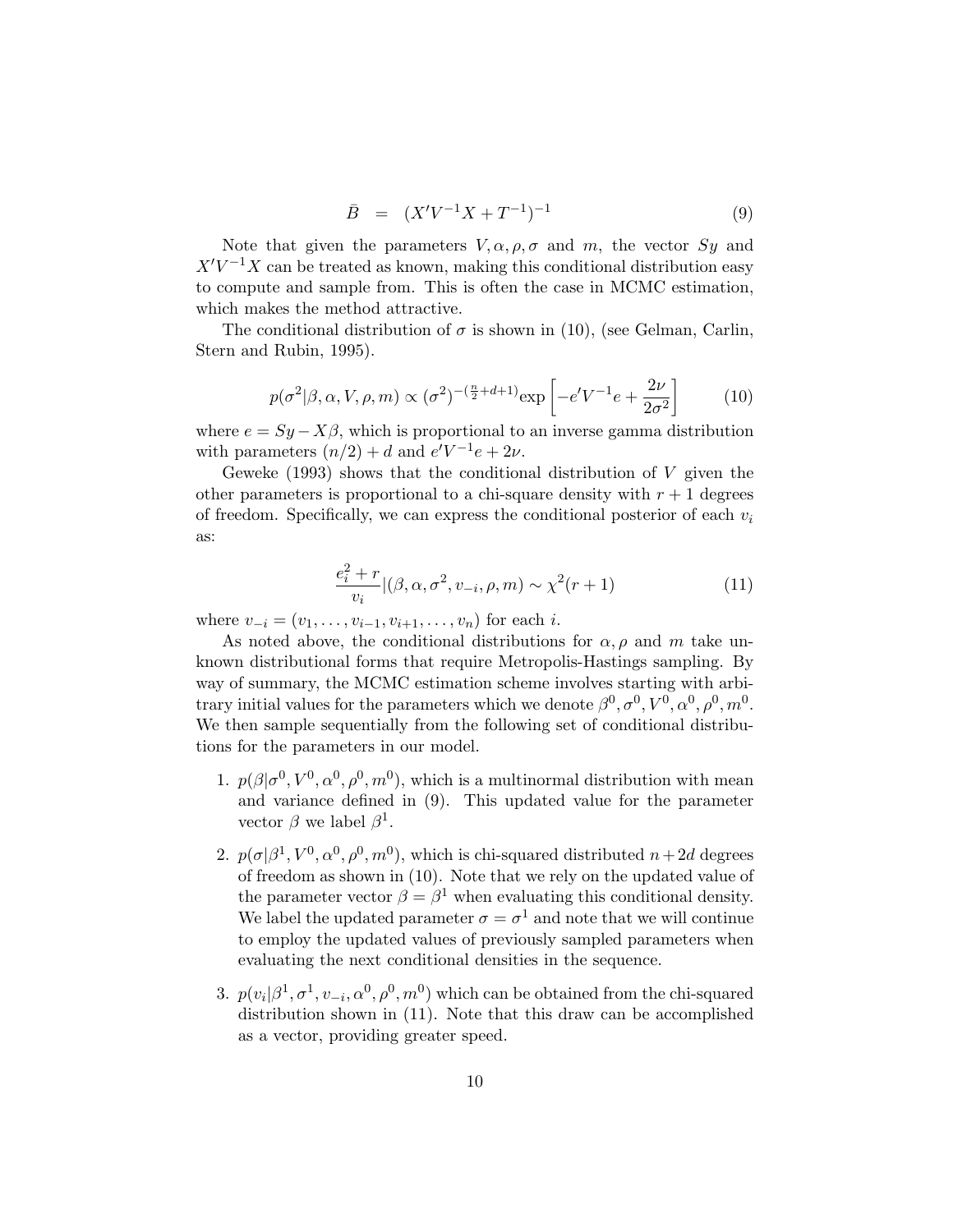- 4.  $p(\alpha|\beta^1, \sigma^1, V^1, \rho^0, m^0)$ , which we sample using a Metropolis step with a normal proposal density, along with rejection sampling to constrain  $\alpha$  to the interval  $(-\infty, 0)$ . We can rely on the likelihood to evaluate the candidate value of  $\alpha$  except in the case of a normal  $N(a, B)$  prior on  $\alpha$ . Here where we rely on:  $-e'e/(2\sigma^2) - 0.5\{(\alpha - a)^2/B\sigma^2\}$ , with  $e = Sy - X\beta.$
- 5.  $p(\rho|\beta^1, \sigma^1, V^1, \alpha^1, m^0)$ , which we sample using a Metropolis step based on a uniform distribution that constrains  $\rho$  to the interval  $(0,1)$ . Here again, we rely on the likelihood to evaluate the candidate value of  $\rho$ . As in the case of the parameter  $\alpha$  it would be easy to implement a normal or some alternative prior distributional form for this hyperparameter.
- 6.  $p(m|\beta^1, \sigma^1, V^1, \alpha^1, \rho^1)$ , which we sample using a Metropolis step based on a discrete uniform distribution that constrains  $m$  to be an integer from the interval  $(1, m_{\text{max}})$ . As in the case of  $\alpha$  and  $\rho$ , we rely on the likelihood to evaluate the candidate value of m.

We now return to step 1) employing the updated parameter values in place of the initial values  $\beta^0, \sigma^0, V^0, \alpha^0, \rho^0, m^0$ . On each pass through the sequence we collect the parameter draws which are used to construct a joint posterior distribution for the parameters in our model. Gelfand and Smith (1990) demonstrate that MCMC sampling from the sequence of complete conditional distributions for all parameters in the model produces a set of estimates that converge in the limit to the true (joint) posterior distribution of the parameters. That is, despite the use of conditional distributions in our sampling scheme, a large sample of the draws can be used to produce valid posterior inferences regarding the mean and moments of the parameters.

### 3.3 Computational considerations

Use of the likelihood when evaluating candidate values of  $\alpha, \rho$  and m in the MCMC sampling scheme requires that we form the matrix exponential  $S = e^{\alpha W}$ , which in turns requires computation of  $W = \sum_{i=1}^{m} (\rho^i N_i / \sum_{i=1}^{m} \rho^i)$ , based on the current values for the other two parameters. For example, in the case of update  $\alpha = \alpha^1$ , we use  $\rho = \rho^0$  and  $m = m^0$  to find W. The nearest neighbor matrices  $N_i$  can be computed outside the sampling loop to save time, but the remaining calculations can still be computationally demanding if the number of observations in the problem is large.

Further aggravating this problem is the need to evaluate both the existing value of the parameters  $\alpha$ ,  $\rho$  and m, given the updated values for  $\beta$ ,  $\sigma$  and V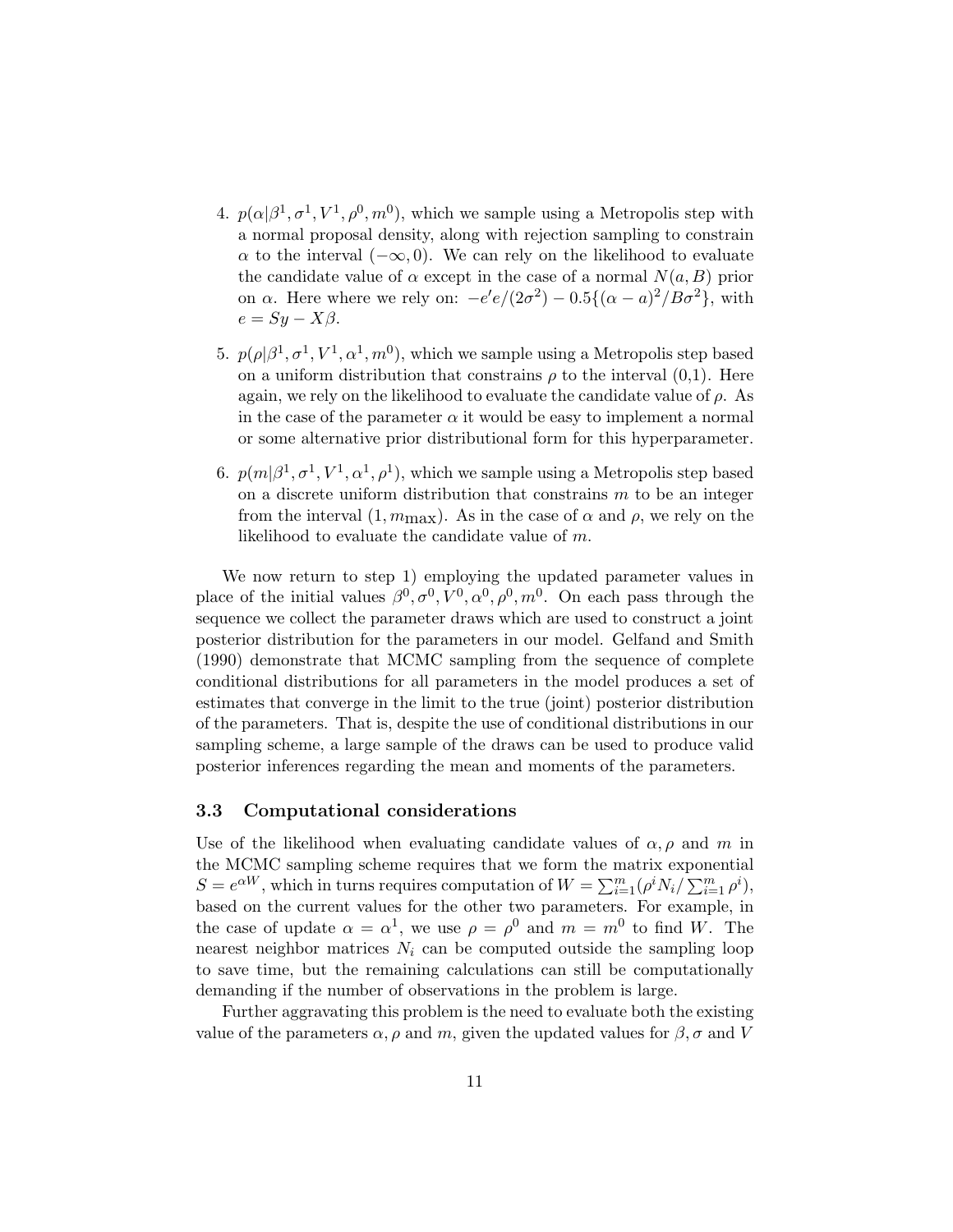as well as the candidate values. In all, we need to form the matrix product  $Sy$ , along with the matrix  $W$  six times on each pass through the sampling loop.

To enhance the speed of the sampler, we compute the part of  $Sy$  that depends only on  $\rho$  and m, for a grid of values over these two parameters prior to beginning the sampler. During evaluation of the conditionals and the Metropolis-Hastings steps, a simple table look-up recovers the stored component of Sy and applies the remaining calculations needed to fully form  $Sy$ .

The ranges for these grids can be specified by the user, with a trade-off between selecting a large grid that ensures coverage of the region of posterior support and a narrow grid that requires less time. In a typical spatial problem, the ranges might be  $0.5 \leq \rho \leq 1$ , and  $4 \leq m \leq 30$ . If the grid range is too small, the posterior distributions for these parameters should take the form of a truncated distribution, indicating inadequate coverage of the region of support.

Simpler models than that presented in (6) could be considered. For example either  $\rho$  or m, or both  $\rho$  and m could be fixed a priori. This would enhance the speed of the sampler because eliminating one of the two hyperparameters from the model reduces the computational time needed by almost one-third since it eliminates two of the six computationally intensive steps involving formation of Sy.

The use of nearest neighbors also accelerates computation. Suppose the indices to the neighboring observations lie in the  $n \times m$  matrix G where  $G_{1...m}$ equal individual index vectors. For a vector g the values of  $N_1g$  equal  $g(G_1)$ and so forth. Using index arithmetic in place of matrix multiplication can greatly reduce computation time as indexing into a matrix is one of the faster digital operations.

Before turning to an illustrative example, we present some timing results for applications of both maximum likelihood and MCMC estimation of the MESS model, as well as more conventional spatial econometrics models. A generated data experiment involving a data set containing 3,107 US counties from Pace and Barry (1997) was used to perform the timing comparisons. There are 4 explanatory variables in the model and estimates were produced using a host of Bayesian variants of the spatial econometric models described in Anselin (1988). These Bayesian versions of the spatial regression models are presented in LeSage (1997) along with a description of estimation via MCMC sampling. The traditional spatial models used along with labels we rely on in presenting timing results are enumerated below.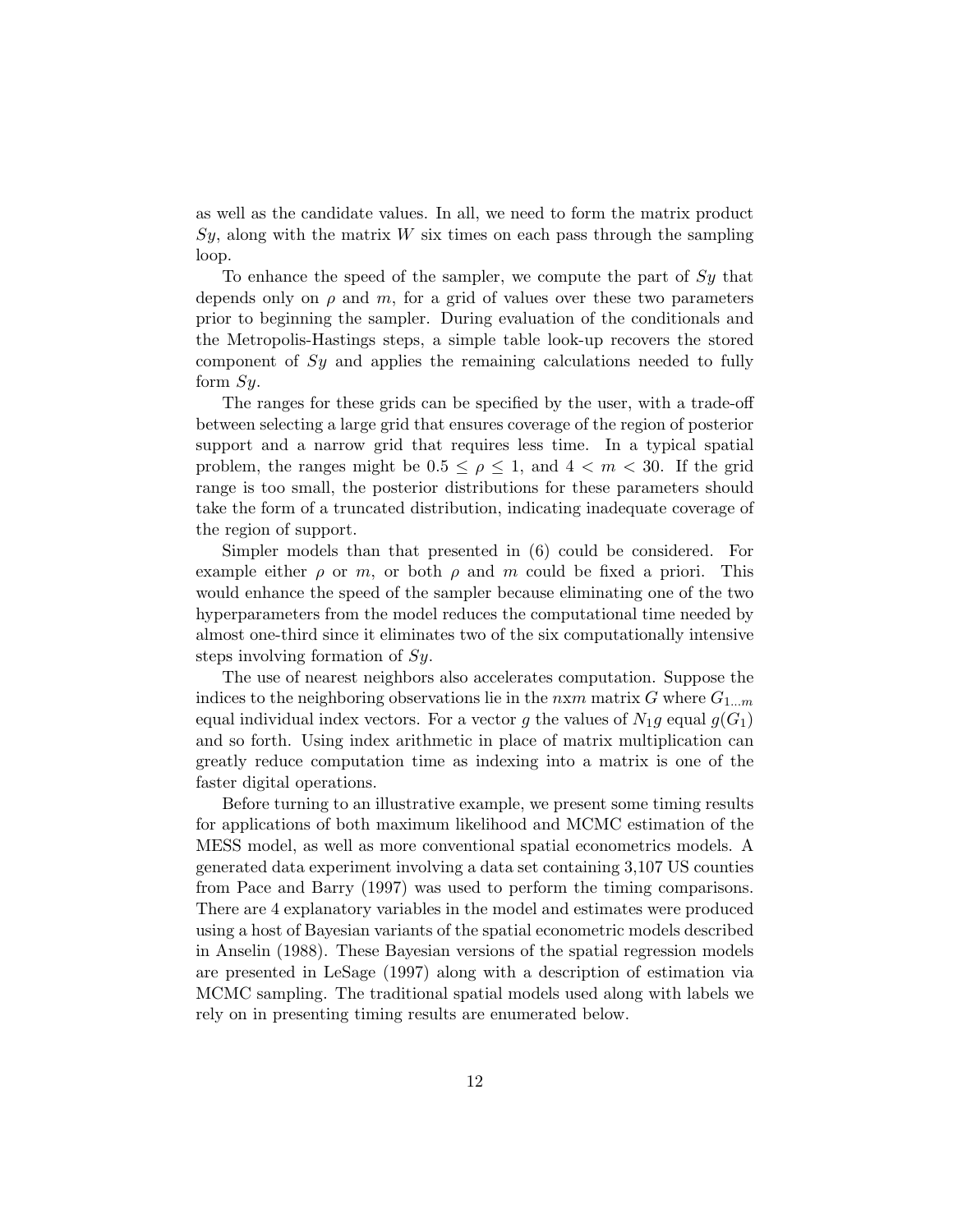SAR: 
$$
y = \rho Wy + X\beta + \varepsilon
$$
  
\nSEM:  $y = X\beta + u$ ,  $u = \lambda Wu + \varepsilon$   
\nSAC:  $y = \rho W_1 y + X\beta + u$ ,  $u = \lambda W_2 u + \varepsilon$ 

These timing results reflect the use of a Monte Carlo estimator presented in Barry and Pace (1999) that approximates the log determinant over a grid of values for the spatial dependence parameter  $\rho$  in these models (see also Barry and Pace, 1997). Other computational enhancements were used, including sparse matrix algorithms from MATLAB along with special table look-up of the log determinant values during sampling evaluation of the conditional distributions. The timing results we report represent state-of-theart algorithms implemented in MATLAB functions contained in the public domain Spatial Econometrics Toolbox available at http://www.spatialeconometrics.com. All computations were carried out on a 650 Mhz. Pentium III laptop running Windows 2000 and MATLAB version 5.3.

A number of variants on the Bayesian MESS model are also presented to provide some feel for the computational effort involved in determining various parameters in the model. For comparability with the SAR, SEM and SAC models, no spatial lags of the explanatory variables were used. That is, the model took the form:  $Sy = X\beta + \varepsilon$ . The various MESS models used in the experiments are enumerated below from simplest to most complex.

MESS1 - a model with both  $\rho$  and  $m$  fixed, and no  $v_i$  parameters.

MESS2 - a model with  $\rho$  fixed, m estimated and no  $v_i$  parameters.

MESS3 - a model with m fixed,  $\rho$  estimated and no  $v_i$  parameters.

MESS4 - a model with both  $\rho$  and m estimated and no  $v_i$  parameters.

MESS5 - a model with both  $\rho$  and m estimated as well as estimates for the  $v_i$  parameters.

All MCMC estimates involved 1,250 draws, which were adequate to produce converged estimates. The Bayesian SAR, SEM, and SAC models all invoked the heteroscedastic prior estimating a vector of  $v_i$  parameters. The SAR and SEM models relied on a first-order contiguity matrix, and the SAC model used a first-order matrix for  $W_1$  and a second-order matrix for W2. For the maximum likelihood MESS and Bayesian MESS1 models, the hyperparameter for the number of neighbors was set arbitrarily at 5. The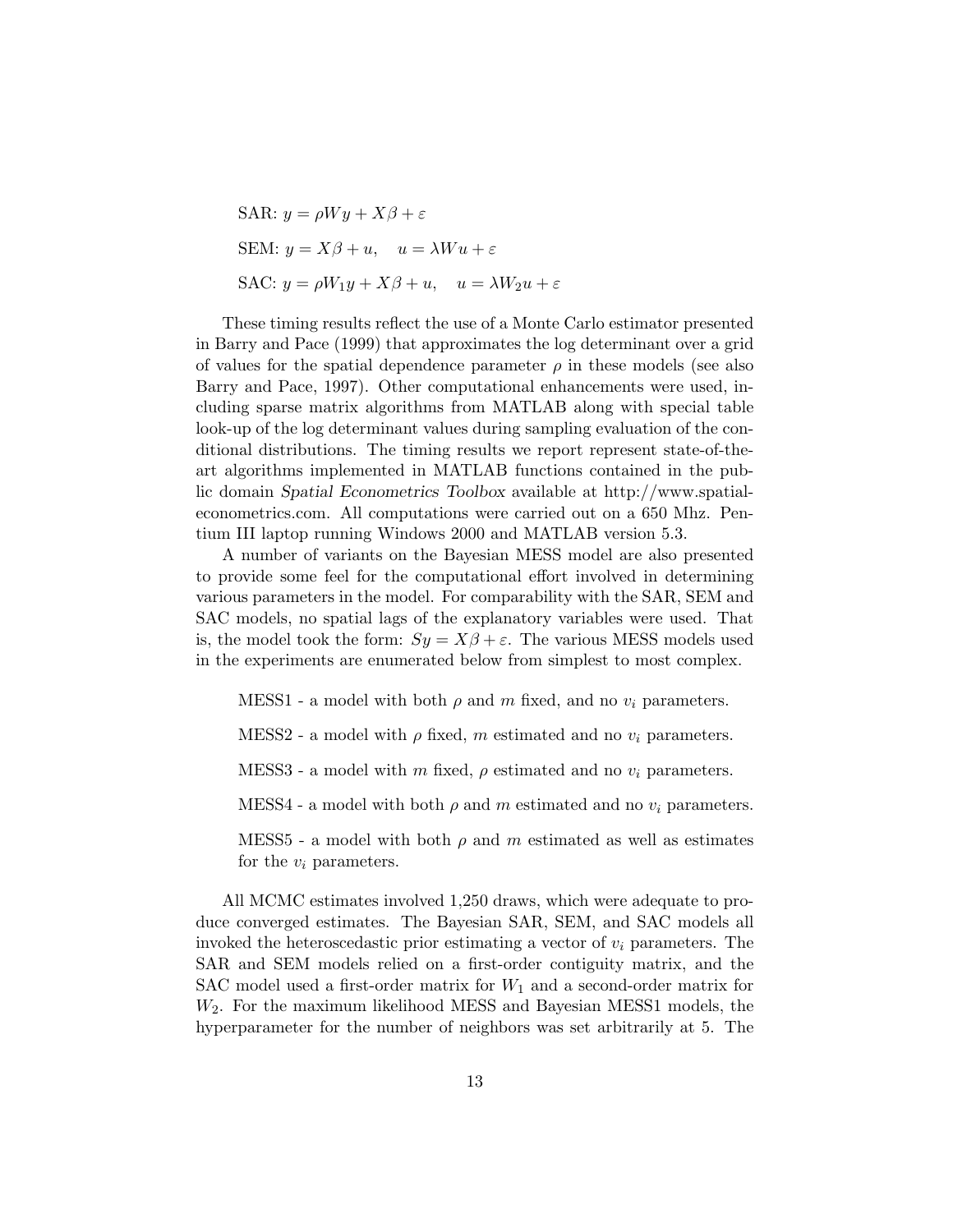other hyperparameter,  $\rho$  in these models was fixed at 0.9. In the case of the Bayesian MESS2 through MESS5 models, the grid search over  $\rho$  extended from 0.5 to 1, in 0.01 increments and from 4 to 10 neighbors in integer increments. These were thought to be representative of values practitioners might use in applications.

Table 1 shows total time taken as well as times required for component aspects involved in solving the estimation problem. The total time reported is greater than the sum of the component timings shown in the table because this involved computing measures of fit for the model such as  $R$ -squared, predicted values, residuals as well as means and standard deviations of the estimates based on the posterior distribution of draws. From the results reported in Table 1, the computational efficiency of the maximum likelihood MESS model is quite clear. It required only 1.16 seconds to solve this problem, with 0.85 seconds required to compute the five nearest neighbors and 0.28 seconds to compute a numerical hessian used to produce a variancecovariance measure of dispersion for the estimates.

The Bayesian models MESS1 through MESS4 hold a clear MCMC speed advantage over MCMC estimates for the conventional SAR, SEM, and SAC spatial econometric models. Keep in mind that the traditional models assume the spatial weight matrix  $W$  is fixed and known, making inferences conditional on this aspect of the problem. In contrast, the MESS2 through MESS5 models produce estimates for a flexible weight matrix specification as well as the other parameters in the model.

The times reported for the MESS5 model illustrate the computational costs of estimating the  $v_i$  variance scaling parameters that accommodate non-constant variance over space. Nonetheless, the Bayesian MESS models can be applied to spatial samples involving all US counties and produce estimates in two to six minutes time on a personal computer.

A large sample of 35,702 home sales from Lucas County, Ohio was used to produce another comparison of computational speed. These results are presented in Table 2 in the same format at that used in Table 1. This experiment used 1,250 draws and the same settings and grid ranges as in the previous experiment. This should provide a feel for the computational impact of changing the number of observations, ceteris paribus. A standardized first-order contiguity matrix was used for the SAR and SEM models that was very sparse, containing 214,168 non-zero elements from a total of 1,274,632,804 elements.

The number of observations in this experiment is 11.5 times that of the first experiment reported in Table 1. The average difference between the time required for the Bayesian SAR and SEM models here and in Ta-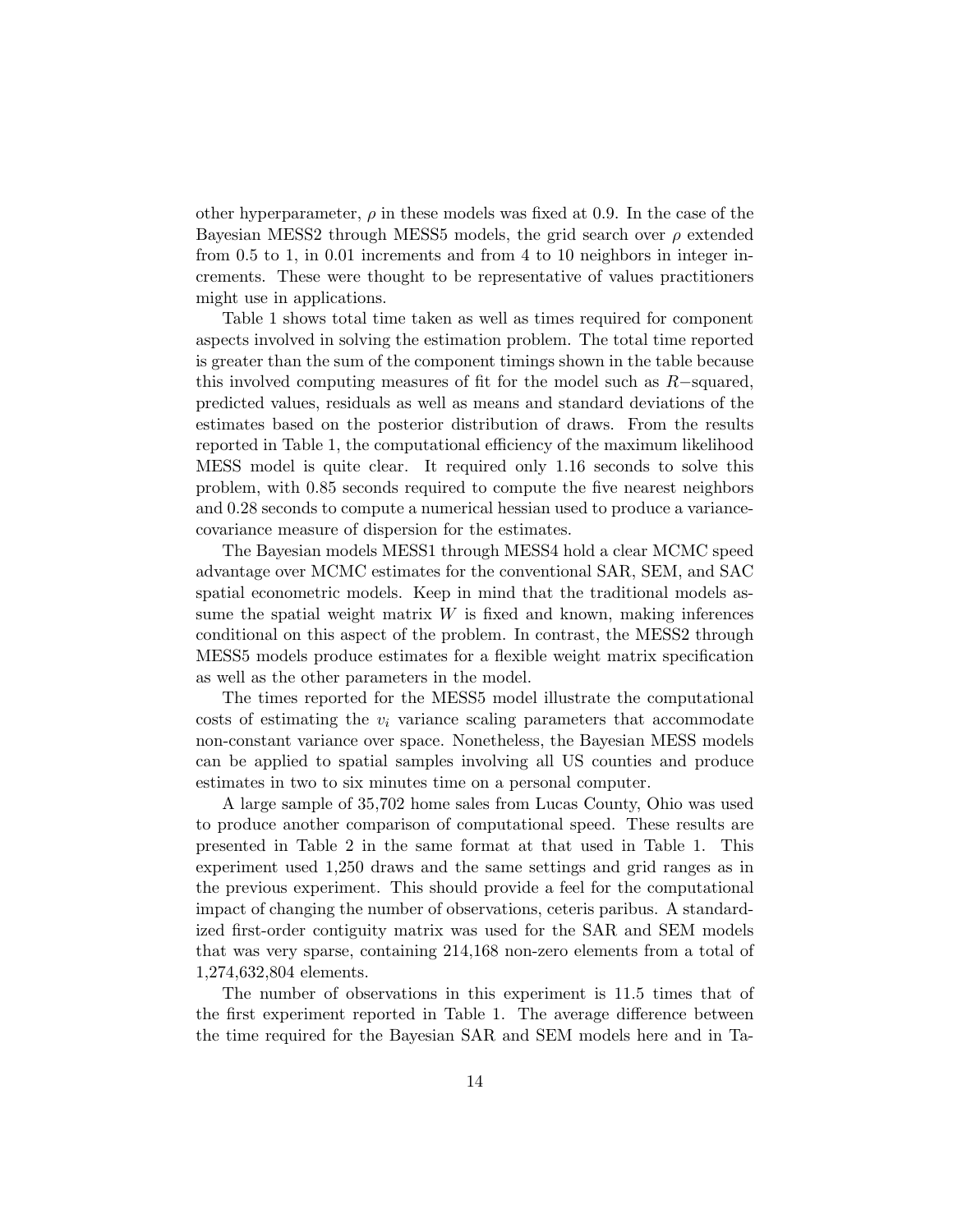| Bayesian Traditional Models |       |                                      |          |  |  |
|-----------------------------|-------|--------------------------------------|----------|--|--|
| Model                       | total | time for $log(det)$ over<br>sampling |          |  |  |
|                             | time  | a grid of $\theta$ values            | time     |  |  |
| Bayes SAR                   | 321.4 | 3.6                                  | 299.3    |  |  |
| Bayes SEM                   | 309.9 | 3.6                                  | 287.8    |  |  |
| Bayes SAC                   | 498.7 | 3.6                                  | 478.4    |  |  |
|                             |       | Maximum Likelihood Models            |          |  |  |
| Model                       | total | time for neighbors                   | time for |  |  |
|                             | time  | calculation                          | hessian  |  |  |
| Max Lik MESS                | 1.16  | 0.85                                 | 0.28     |  |  |
| Bayesian MESS models        |       |                                      |          |  |  |
| Model                       | total | time for neighbors                   | sampling |  |  |
|                             | time  | plus hyperparameters grid            | time     |  |  |
| Bayes MESS1                 | 45.2  | 0.88                                 | 43.9     |  |  |
| Bayes MESS2                 | 80.4  | 1.16                                 | 79.2     |  |  |
| Bayes MESS3                 | 81.9  | 2.58                                 | 79.2     |  |  |
| Bayes MESS4                 | 126.4 | 18.2                                 | 108.1    |  |  |
| Bayes MESS5                 | 392.5 | 17.7                                 | 374.5    |  |  |

Table 1: Timing results (in seconds) for 3,107 observations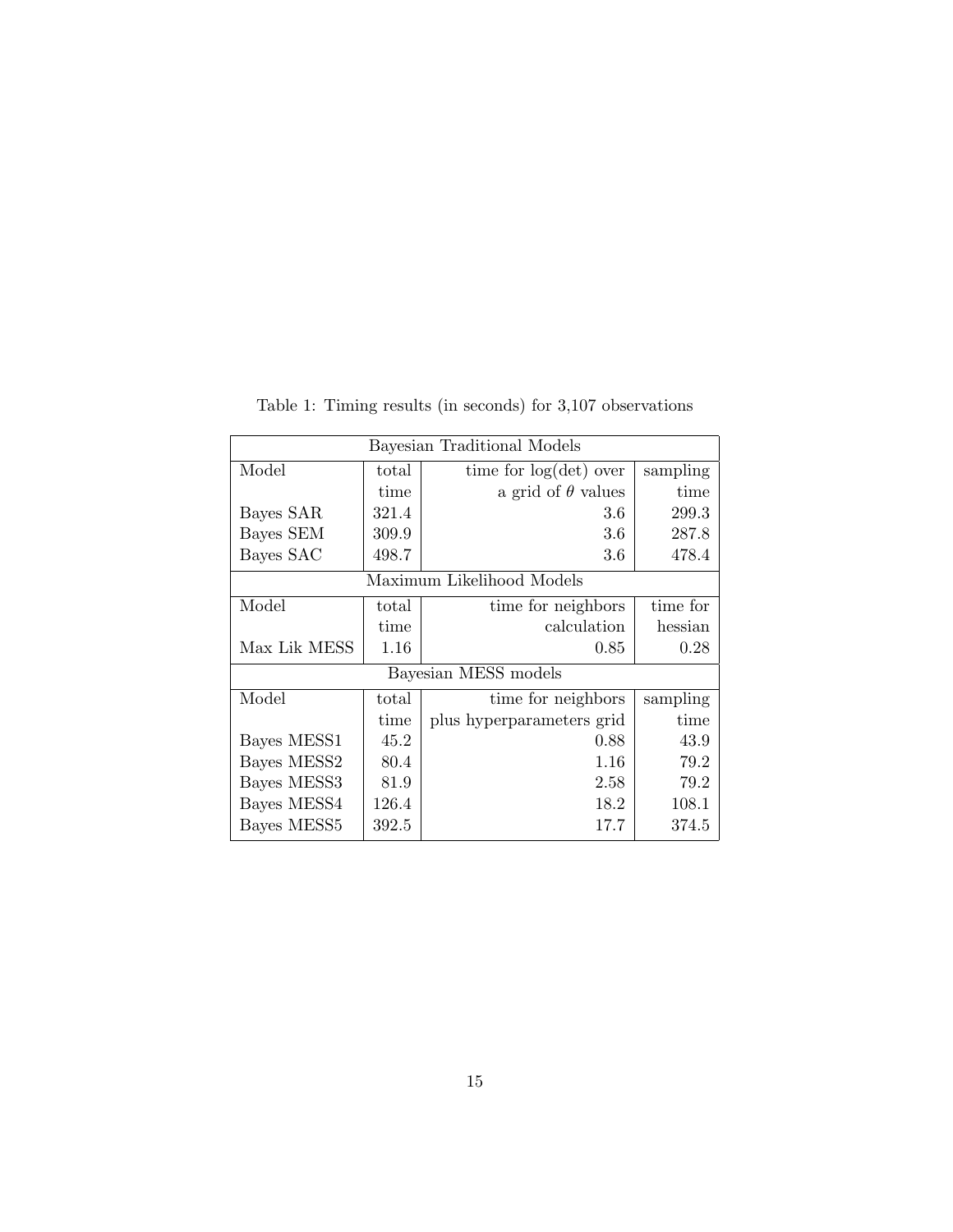| Bayesian Traditional Models |        |                                      |          |  |  |
|-----------------------------|--------|--------------------------------------|----------|--|--|
| Model                       | total  | time for $log(det)$ over<br>sampling |          |  |  |
|                             | time   | a grid of $\theta$ values            | time     |  |  |
| Bayes SAR                   | 3545.1 | 41.8                                 | 3503.0   |  |  |
| Bayes SEM                   | 3491.1 | 41.7                                 | 3449.1   |  |  |
| Maximum Likelihood Models   |        |                                      |          |  |  |
|                             | total  | time for neighbors                   | time for |  |  |
|                             | time   | calculation                          | hessian  |  |  |
| Max Lik SAR                 | 555.2  |                                      | 8.3      |  |  |
| Max Lik MESS                | 15.2   | 10.9                                 | 3.7      |  |  |
|                             |        | Bayesian MESS models                 |          |  |  |
|                             | total  | time for neighbors                   | sampling |  |  |
|                             | time   | plus hyperparameters grid            | time     |  |  |
| Bayes MESS1                 | 569.5  | 10.7                                 | 557.9    |  |  |
| Bayes MESS2                 | 1031.0 | 40.1                                 | 988.7    |  |  |
| Bayes MESS3                 | 1020.6 | 34.5                                 | 985.4    |  |  |
| Bayes MESS4                 | 1600.5 | 207.0                                | 1381.5   |  |  |
| Bayes MESS <sub>5</sub>     | 4959.2 | 206.2                                | 4749.4   |  |  |

Table 2: Timing results (in seconds) for 35,702 observations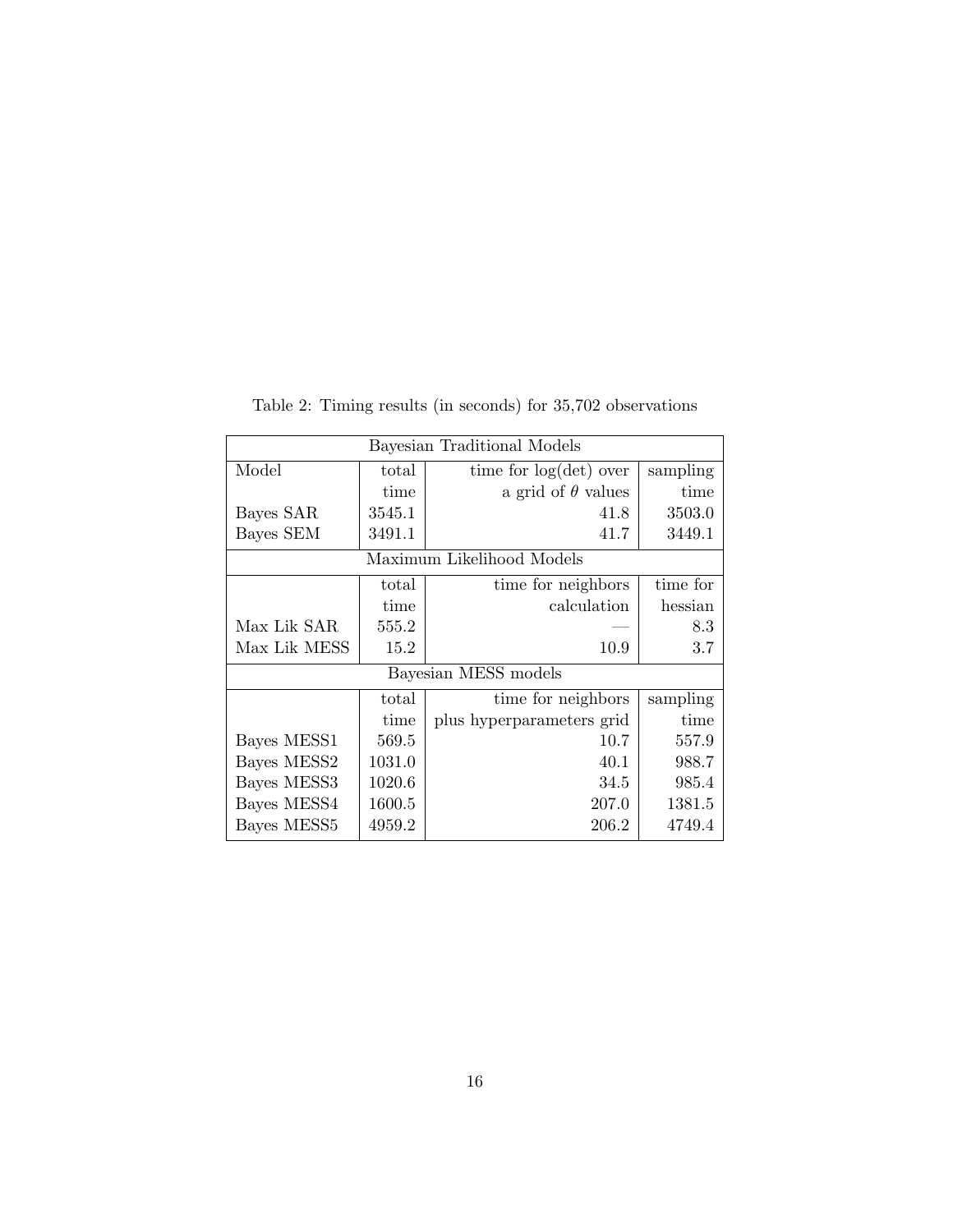ble 1 was 11.14, so the time required for these two models scale linearly in the number of observations. Similarly, the average time required for the Bayesian MESS models here relative to Table 1 is 12.6, so again the models scale approximately linearly in the number of observations.

An interesting result with regard to the Bayesian MESS1 model is that estimation via MCMC sampling took 569.5 seconds compared to 555.2 seconds for maximum likelihood estimation of the traditional SAR model. Both of these models take the spatial weight matrix as given, as does the Bayesian SAR model implemented using MCMC methods. Here we see a speed improvement of over 6 times for the Bayesian MESS1 model relative to the Bayesian SAR model. This improvement in computation times is attributable to the elimination of the log determinant term in the likelihood function and the conditional distributions involved in the MESS models.<sup>2</sup>

One caveat regarding these timing results is that they represent the use of MATLAB, an interpreted matrix programming language rather than a compiled language such as FORTRAN or C. Timing results based on a FOR-TRAN implementation of maximum likelihood MESS estimation suggest a six-fold improvement in timing results would arise from using a compiled language in place of MATLAB.

In summary, the Bayesian MESS model introduced here is computationally feasible for very large spatial problems and MCMC estimation methods are around six times as fast as Bayesian variants of the more traditional spatial econometric models implemented via MCMC sampling.

## 4 Illustrations of the Bayesian MESS model

We provide illustrations of the Bayesian MESS model in section 4.1 using a generated model with only 49 observations taken from Anselin (1988). Use of a generated example where the true model and parameters are known allows us to illustrate the ability of the model to find the true spatial weight structure used in generating the model.

One point we wish to illustrate here is that both maximum likelihood and Bayesian MESS models can be used to estimate relationships generated using the more traditional spatial regression models. Inferences regarding spatial dependence, disturbance noise variance and the regression parameters produced by the MESS models will be the same as those drawn from

<sup>&</sup>lt;sup>2</sup>Some of the improvement comes from the use of nearest neighbors in the MESS model along with index calculations. The index calculations double the speed relative to sparse matrix calculations.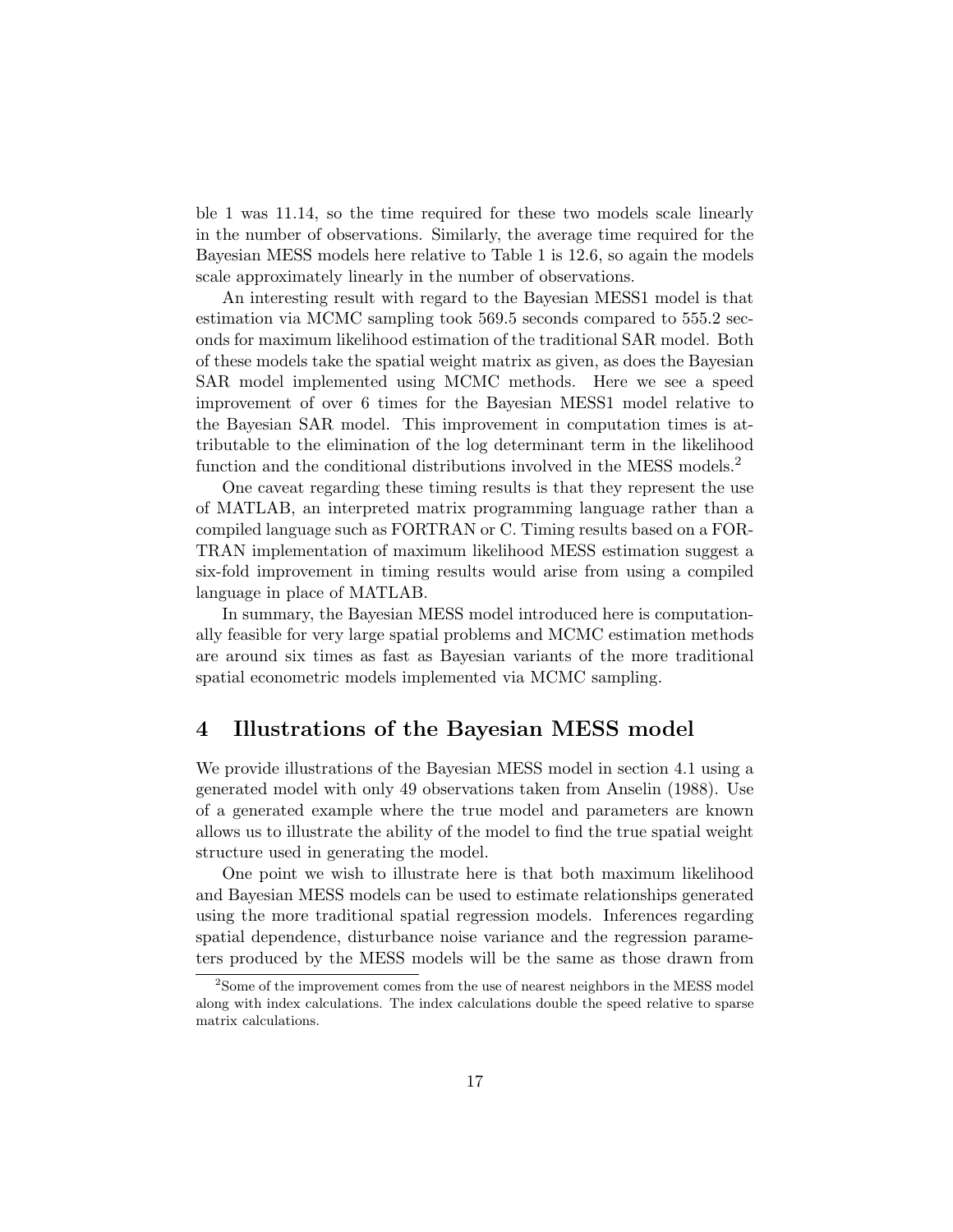estimates based on the more traditional models. Because of the computational speed advantages associated with the MESS model, this seems a highly desirable situation.

Section 4.2 provides an illustration where inferences regarding the magnitude and extent of spatial influence may be of interest. The magnitude and extent of spatial knowledge spillovers in a sample of 219 northeast Ohio urban zip-code areas is used to illustrate inference regarding the spatial weight structure of the model.

#### 4.1 A generated data example

A traditional spatial autoregressive (SAR) model:  $y = \theta Wy + X\beta + \varepsilon$  was used to generate the vector y based on 49 spatial observations from Columbus neighborhoods presented in Anselin (1988). The spatial weight matrix,  $W = \sum_{i=1}^{m} \rho^{i} N_i / \sum_{i=1}^{m} \rho^{i}$ , was based on  $m = 5$  nearest neighbors and distance decay determined by  $\rho = 0.9$ . The two explanatory variables from Anselin's data set (in studentized form) along with a constant term and  $\theta W$ were used to generate a vector  $y = (I_n - \theta W)^{-1} X \beta + (I_n - \theta W)^{-1} \varepsilon$ . The parameters  $\beta$  and the noise variance,  $\sigma_{\varepsilon}^2$  were set to unity and the spatial correlation coefficient  $\theta$  was set to 0.65.

This generated data was used to estimate parameters based on a maximum likelihood SAR model, maximum likelihood MESS and Bayesian MESS models. Of course, traditional implementation of the SAR model would likely rely on a first-order contiguity matrix treated as fixed sample information, which we label  $W_1$ . Maximum likelihood MESS would attempt to determine values for the hyperparameters  $\rho$ , m using a profile likelihood grid search over these values. Bayesian MESS would produce posterior estimates for the hyperparameters as part of the MCMC estimation as in the models labeled MESS4 and MESS5 in the previous section. Of course, it would be possible to rely on MCMC estimation and the simpler models labeled MESS1 to MESS3 in the previous section, but the computational requirements for this small sample are minimal.

We illustrate the difference in estimates and inferences that arise from using these three approaches. Note that two variants of the SAR model were estimated, one based on a first-order contiguity matrix,  $W_1$  and another based on the true W matrix used to generate the model. In practice of course, one would not know the true form of the W matrix. One point to note is that the first-order contiguity matrix for this data set contains an average number of neighbors equal to 4.73 with a standard deviation of 1.96. Of the total  $49x49=2,401$  elements there are 232 non-zero entries. We might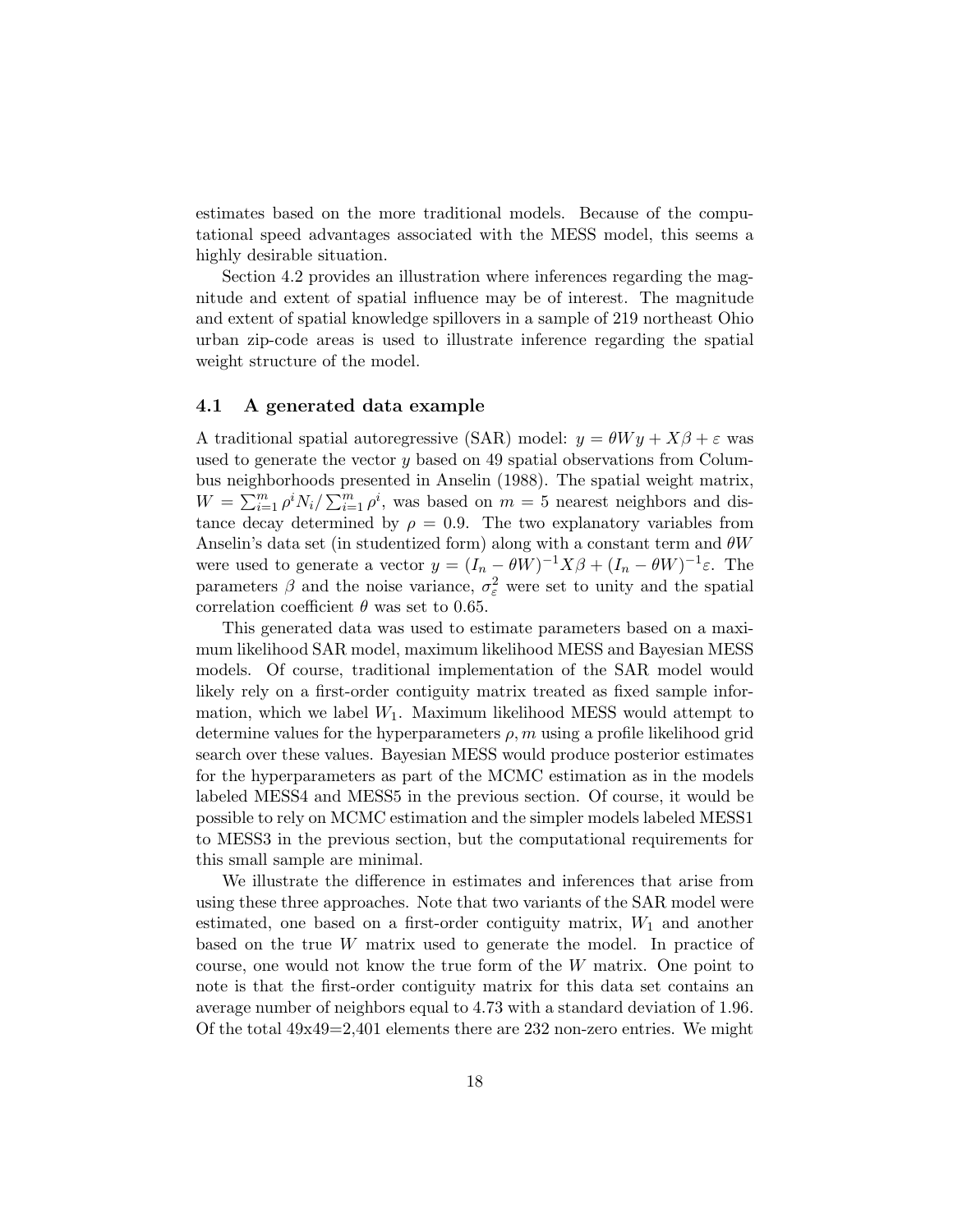expect that the differences between SAR models based on  $W_1$  and the true W containing five nearest neighbors and a small amount of distance decay should be small.

The maximum likelihood MESS model searched over a grid of  $\rho$  values from 0.01 to 1 in 0.01 increments and neighbors  $m$  ranging from 1 to 10. Estimates were produced based on the values of  $\rho$  and m that maximized the profile log likelihood function. The Bayesian MESS model was run to produce 5500 draws with the first 500 discarded to allow the MCMC chain to converge to a steady state.<sup>3</sup> Diffuse priors were used for  $\beta$  and  $\sigma$  and two variants of the model were estimated: one that included the parameters V and another that did not. The latter Bayesian model assumes that  $\varepsilon \sim N(0, \sigma^2 I_n)$ , which is consistent with the assumption made by the maximum likelihood SAR and MESS models.

The estimation results are presented in Table 3. Measures of precision for the parameter estimates are not reported in the table because all coefficients were significant at the 0.01 level. In the table we see that the SAR model based on the true spatial weight matrix W performed better than the model based on  $W_1$ , as we would expect. (True values used to generate the data are reported in the first column next to the parameter labels). Both the profile likelihood approach and the posterior distribution from the Bayesian MESS models identified the correct number of neighbors used to generate the data. The Bayesian MESS models produced posterior estimates for  $\rho$ based on the mean of the draws equal to 0.91 and 0.89 compared to the true value of 0.90, whereas the profile likelihood search resulted in an estimate of  $\rho = 1.0$ . Nonetheless, the MESS models produced very similar  $\beta$  estimates as well as estimates for the spatial dependence parameter in this model,  $\alpha$ . The estimate of  $\sigma^2$  from one Bayesian MESS model was close to the true value of unity, while the other Bayesian model produced an estimate closer to that from the maximum likelihood SAR model based on the true W matrix.

The profile likelihood approach identified the correct number of neighbors used to generate the data and points to a value of  $\rho = 1$ , versus the true value of 0.9. For contrast, the posterior distribution of  $\rho$  is presented in Figure 1 where a kernel density estimate based on the 5,000 draws retained from the MCMC sampler was used. This posterior was skewed, having a mean of 0.9171, a median of 0.9393 and a mode of 0.9793. This partially explains the difference between the maximum likelihood estimate of unity

<sup>&</sup>lt;sup>3</sup>This is actually an excessive number of draws, since the estimates were the same to one or two decimal places as those from a sample of 1250 draws with the first 250 discarded.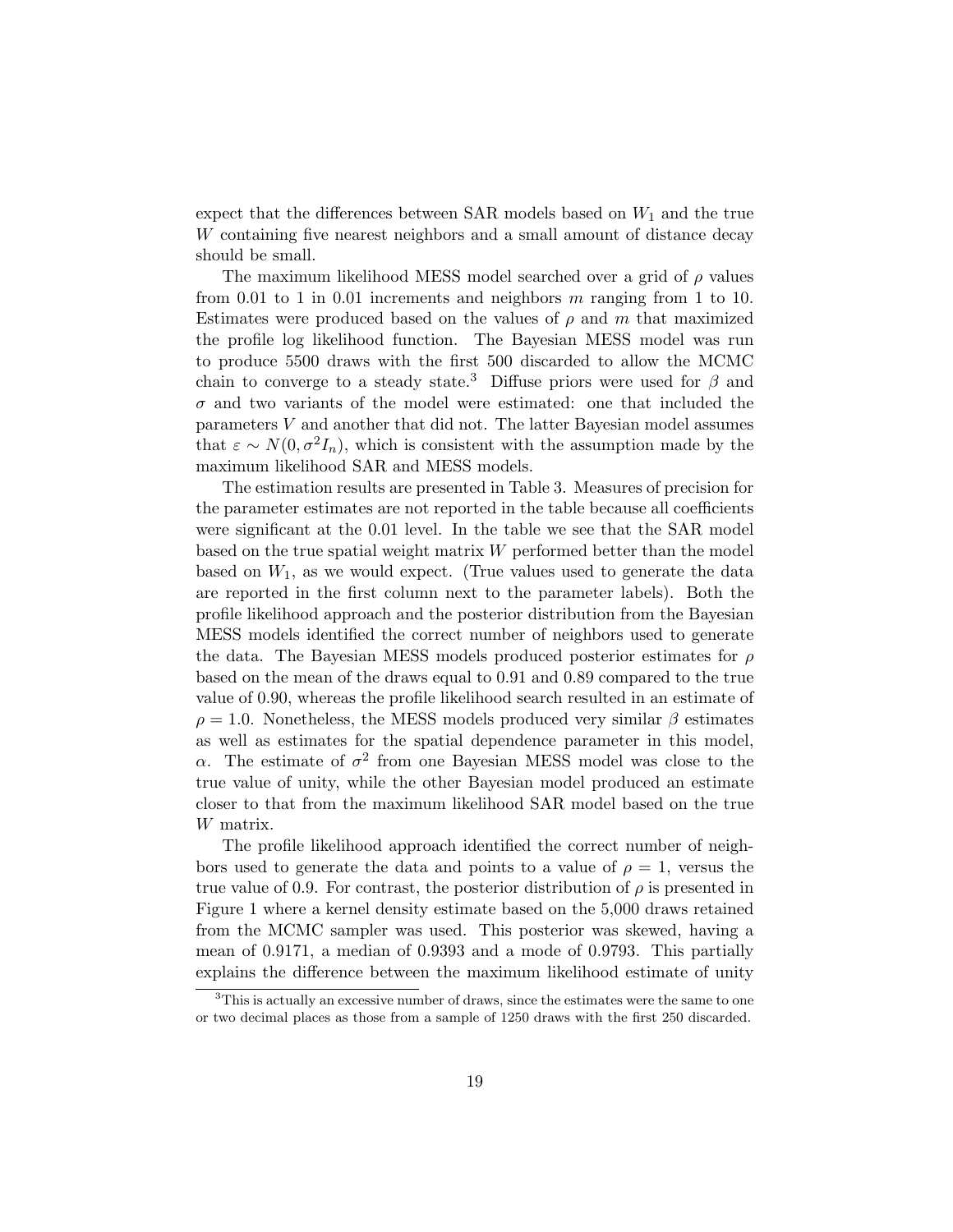|                 | SAR $W_1$ | SAR W  | ML MESS   | MESS4     | MESS <sub>5</sub> |
|-----------------|-----------|--------|-----------|-----------|-------------------|
| Variable        |           |        |           |           |                   |
| $\beta_0 = 1$ † | 1.3144    | 1.1328 | 1.1848    | 1.1967    | 1.1690            |
| $\beta_1=1$     | 1.1994    | 0.9852 | 1.0444    | 1.0607    | 1.0071            |
| $\beta_2=1$     | 1.0110    | 1.0015 | 1.0144    | 1.0102    | 0.9861            |
| $\sigma^2=1$    | 1.4781    | 0.7886 | 0.8616    | 0.9558    | 0.7819            |
| $\theta = 0.65$ | 0.5148    | 0.6372 |           |           |                   |
| $\alpha$        |           |        | $-0.8879$ | $-0.8871$ | $-0.9197$         |
| $R^2$           | 0.8464    | 0.9181 | 0.9160    | 0.9141    | 0.9134            |
| $m=5$           |           |        | 5         | 5.0466    | 5.0720            |
| $\rho = 0.90$   |           |        | 1.0       | 0.9171    | 0.8982            |

Table 3: A comparison of models from experiment 1

† true values used to generate the data.

and the Bayesian estimate reported in Table 3. It should be clear that the posterior distributions for the hyperparameters  $\rho$  and m provide a convenient summary that allows the user to rely on mean, median or modes in cases where the resulting distributions are skewed.

In most applications a simple histogram of the draws would suffice, and we illustrate this for the posterior distribution of the draws for  $m$  in Figure 2. In addition to posterior point estimates for the hyperparameters based on measures of central tendency, measures of dispersion can be easily calculated using the standard deviation of the MCMC draws, or quantiles calculated from a count of the draws within upper and lower limits.

Note that the parameter  $\alpha$  in the MESS model plays the role of  $\theta$  in the traditional SAR, SEM, and SAC models capturing the extent of spatial dependence. Inferences about spatial dependence are based on a test of the magnitude of  $\alpha$  versus zero. Figure 3 shows the posterior distribution of  $\alpha$ from the MESS4 model, which should make it clear that this estimate would lead to an inference of spatial dependence, that is,  $\alpha \neq 0$ .

As an illustration of the ability of the MESS model to find the correct model specification, we produced estimates for models based on a first-order contiguity matrix used to generate the data in this experiment as well as models based on the two through six nearest neighbors. Note that use of spatial weight matrices based on nearest neighbors represents a misspecification since the first-order contiguity matrix was used to generate the dependent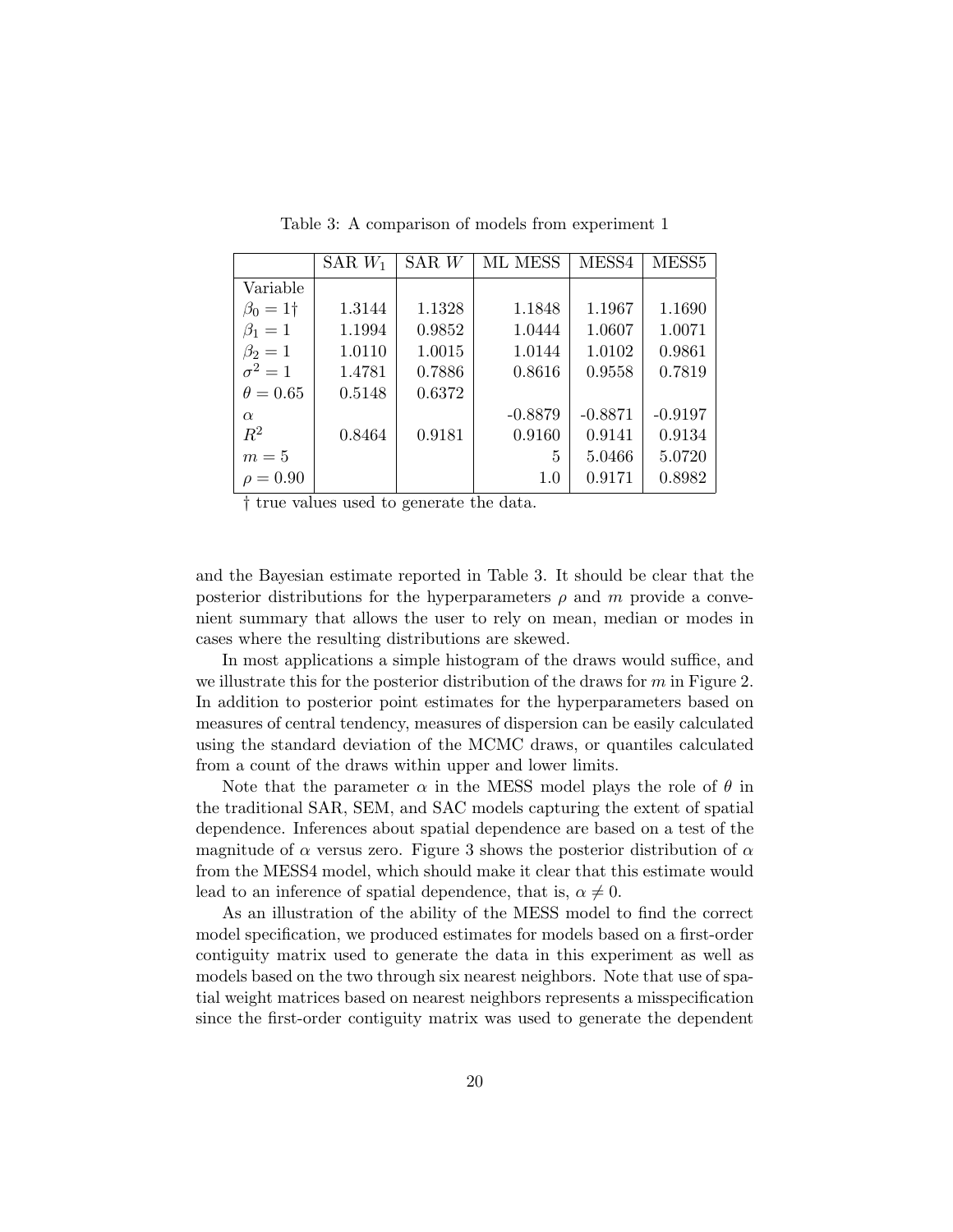| $#$ of neighbors   | ML MESS        | <b>MCMC MESS</b>      |
|--------------------|----------------|-----------------------|
|                    | Log Likelihood | Posterior Probability |
| Correct $W$ matrix | $-75.7670$     | 0.9539                |
| 2 neighbors        | $-85.0179$     | 0.0001                |
| 3 neighbors        | $-80.2273$     | 0.0094                |
| 4 neighbors        | $-81.9299$     | 0.0017                |
| 5 neighbors        | $-79.3733$     | 0.0247                |
| 6 neighbors        | $-80.3274$     | 0.0102                |

Table 4: Specification search example involving six models

variable vector  $y$ . No hyperparameters were used in this experiment, so the specification:  $W_i = e^{\alpha N_i}, i = 1, ..., 6$ , was used, where  $N_i$  denotes a nearest neighbor weight matrix based on i neighbors.

The question of interest here is whether the MESS models can distinguish the first-order contiguity matrix used to generate the data from the nearest neighbor matrices. Posterior probabilities for these six models are shown in Table 4 for the Bayesian MESS and the log likelihood function values are shown for the maximum likelihood MESS model.<sup>4</sup> From the table we see that the MESS models correctly identified the model associated with the true weight matrix. Almost all of the posterior probability weight was placed on this model, indicating that the flexibility associated with a specification that allows varying the number of neighbors did not lead the model to pick an inferior spatial weight structure when confronted with the true structure.

Relatively diffuse priors along with a prior reflecting a belief in constant variance across space were used in the experiments above to illustrate that the Bayesian MESS model can replicate maximum likelihood estimates. This is however a computationally expensive approach to producing MESS estimates. A practical motivation for the Bayesian model would be cases involving outliers or non-constant variance across space. To illustrate the Bayesian approach to non-constant variance over space we compare six models based on alternative values for the hyperparameter  $r$  that specifies our prior on heterogeneity versus homogeneity in the disturbance variances. These tests are carried out using two data sets, one with homoscedastic and another

<sup>4</sup>Posterior probabilities can be computed using a sample of marginal log likelihood function values generated during the MCMC sampling as described in Kass and Raftery, 1995.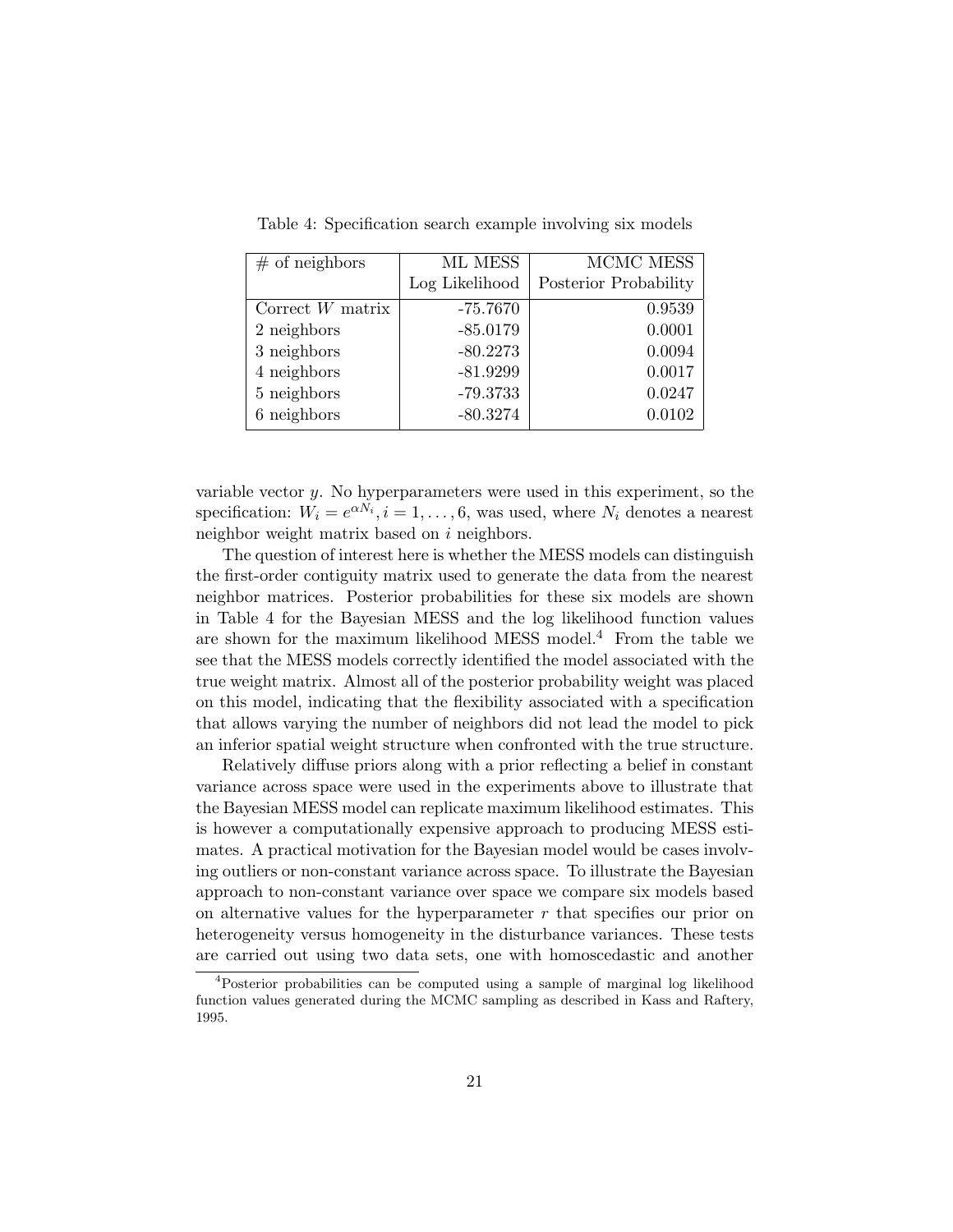| r value | Homoscedastic data | Heteroscedastic data |
|---------|--------------------|----------------------|
|         | Posterior          | Posterior            |
|         | Probabilities      | Probabilities        |
| 50      | 0.9435             | 0.0001               |
| 20      | 0.0554             | 0.0039               |
| 10      | 0.0011             | 0.2347               |
|         | 0.0001             | 0.6200               |
|         | 0.0000             | 0.1413               |
|         | 0.0000             | 0.0000               |

Table 5: Homogeneity test results for two data sets

with heteroscedastic disturbances. Non-constant variances were created by scaling up the noise variance for the last 20 observations during generation of the y vector. This might occur in practice if a neighborhood in space reflects more inherent noise in the regression relationship being examined. The last 20 observations might represent one region of the spatial sample.

We test a sequence of declining values for  $r$  with large values reflecting a prior belief in homogeneity and smaller values indicating heterogeneity. Posterior probabilities for these alternative values of  $r$  are shown in Table 5 for both sets of generated data. For the case of constant variances, the posterior model probabilities correctly point to a model based on large r values of 50. In the case of heteroscedastic disturbances, the models based on r values of 10, 7 and 4 receive high posterior probability weights, reflecting the non-constant variance.

In addition to correctly identifying the existence of heterogeneity in the disturbance variances, a plot of the posterior means of the  $v_i$  estimates can be a useful diagnostic regarding the nature and extent of the heterogeneity. Figure 4 shows a plot of these estimates for the Bayesian MESS model as well as the Bayesian SAR model. From the figure we see that the pattern of inflated variances over the last 20 observations is correctly identified by the  $v_i$  estimates from both models.

#### 4.2 An application

As an example of a study with potential spatial aspects, Glaeser, Kallal, Scheinkman, and Shleifer (1992) (GKSS hereafter) examine employment and earnings growth of large industries in 170 U.S. cities between 1956 and 1987.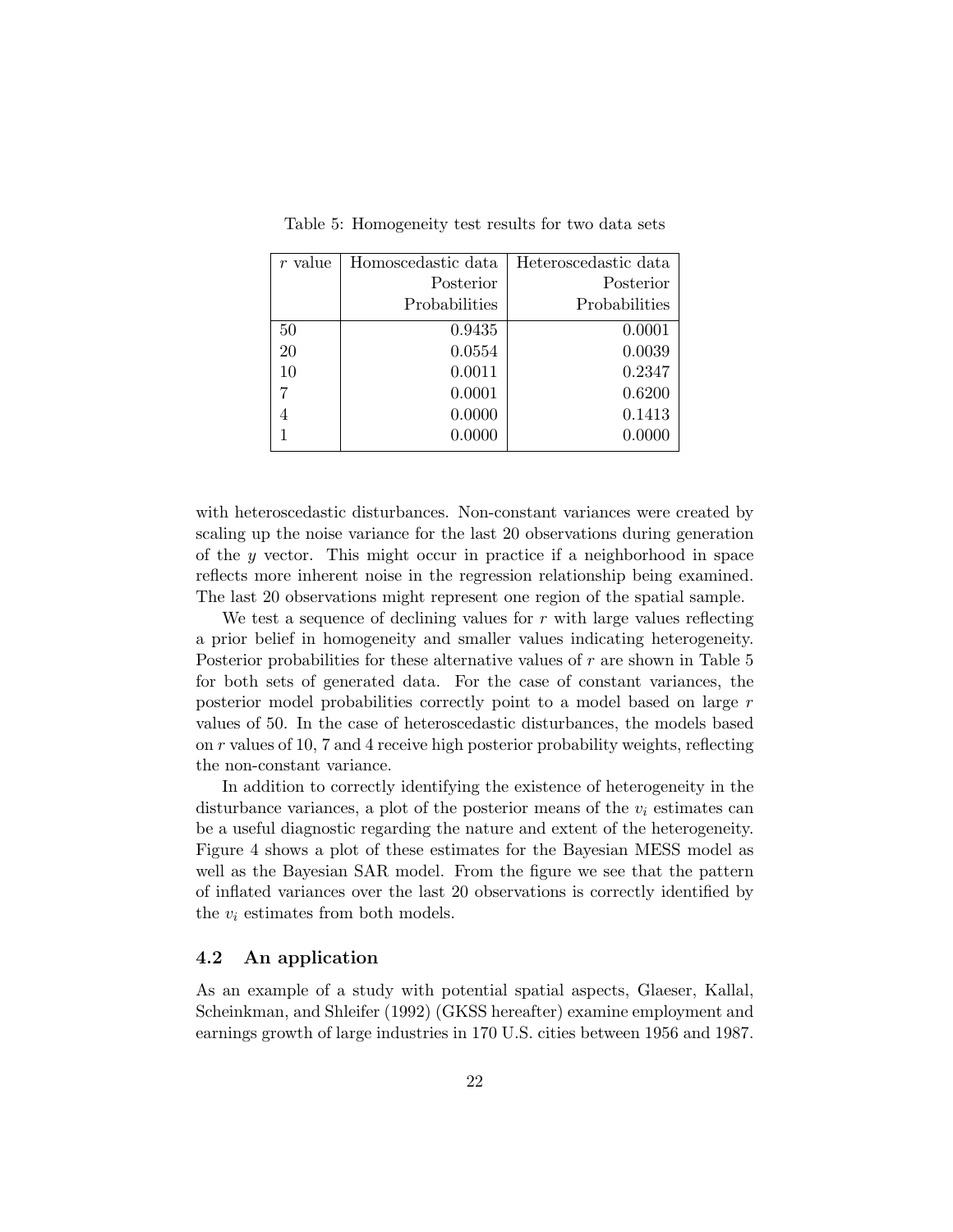They find that local competition and urban diversity are positively associated with industry-level employment and earnings growth while regional specialization is not significantly associated with employment or earnings growth. Their motivation for examining the role of these factors is that theories of economic growth have increasingly stressed technological spillovers as a source of growth (see Romer, 1994; Grossman and Helpman, 1994). Geographical proximity suggests that knowledge spillovers take place in urban areas where transmission of ideas is rapid and convenient because of the high density of individuals, occupations and industries.

Discussions of spillovers naturally suggest a spatial variant of the GKSS model where the number of neighbors and the rate of decay of influence over space might be a focus of inference. To examine this, we estimate a GKSS style model using employment and earnings growth data over the period from the first quarter of 1989 to the first quarter of 1998 in 219 zip-code areas in northeastern Ohio.<sup>5</sup> These zip-code areas included Akron, Canton, Cleveland, and Youngstown-Warren in the following way. Because our interest centers on earnings growth in urban and surrounding areas, we relied on the U.S. Postal Service designations of zip codes associated with the four cities: Akron, Canton, Cleveland, and Youngstown-Warren. We also included suburban areas using a mapping program to determine zipcode areas that shared borders with the urban zip-code areas. Geographers refer to these neighboring areas as "first-order contiguous". Also included in the sample were areas defined by zip-codes that were neighbors to the suburban areas, i.e., have shared borders with the suburban areas. These would represent "second-order contiguous" areas with respect to the urban areas. Figure 5 shows a map of the 219 contiguous zip-code areas resulting from this configuration.

The dependent variable in the model is the growth rate of aggregate zipcode area employment or payroll earnings over the period 1989 first quarter

<sup>&</sup>lt;sup>5</sup>This study draws on a preliminary set of estimates for quarterly employment, payroll and establishments at the zip-code area level. This new source of labor market information was constructed by a network of university researchers coordinated by the Ohio Urban Universities Program. In cooperation with the Ohio Bureau of Employment Services, establishment level information (ES202 data) on quarterly employment and payroll reported by firms for unemployment insurance purposes has been developed to form a database that contains employment, nominal payroll and the number of establishments in each of Ohio's 1,008 zip code areas. The raw ES202 data information represents an administrative database that is not immediately useful for the type of analysis in this study. The initial ES202 information was statistically transformed to facilitate the analysis we undertake in the sequel. For a detailed report on the statistical methods and transformations employed, see LeSage (1999).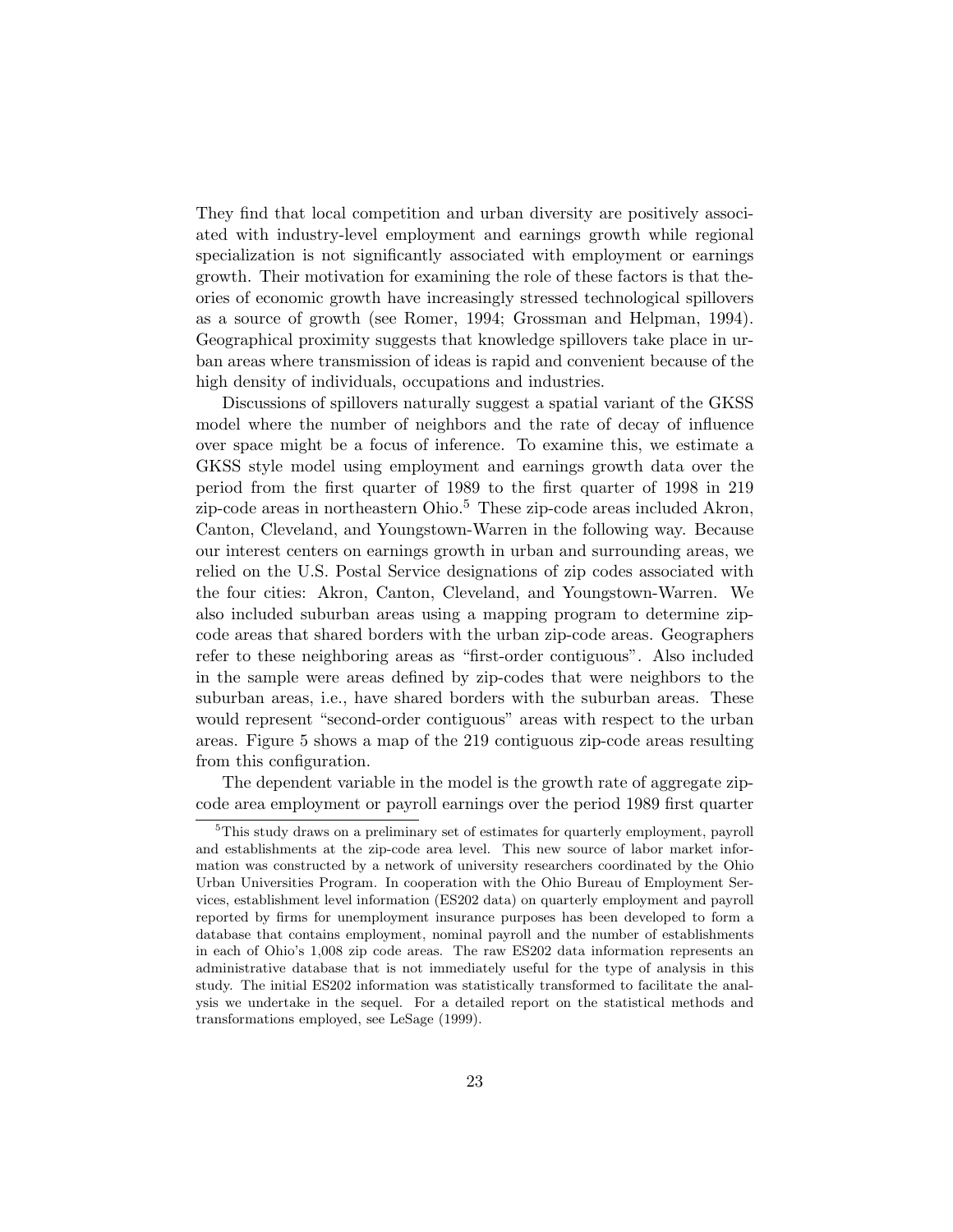to 1998 first quarter, computed as  $\log(y_T) - \log(y_0)$ . Following GKSS a set of explanatory variables was constructed to reflect:

- 1. diversity of geographically neighboring industries as this may promote innovation and growth if knowledge transfers come from outside the core industry. GKSS attribute these ideas to Jacobs (1969).
- 2. specialization or geographical concentrations of industries which might promote growth if technology transfers take place through spying and interfirm movement of skilled labor. Marshall (1890), Arrow (1962) and Romer (1986) are all credited by GKSS with making cases for this type of technology externalities.
- 3. competition which would favor Jacobs case for diversity, whereas a lack of competition might be consistent with specialization or geographical concentration suggested by Marshall, Arrow and Romer.
- 4. initial conditions which might be an important determinant of employment and earnings growth rates. Geographic areas with large initial endowments of employment (payroll) should exhibit lower growth rates than areas with lower initial levels of employment (payroll).

Although GKSS motivate their model and relationships in terms of geographically neighboring industries and firms, geographical concentration and spatial spillovers or technology transfers, their data sample involves a cross-section of 170 US cities and the estimation methodology was ordinary least-squares. Here we use a zip-code area spatial data sample that allows for a finer spatial scale where the geographical influence of neighboring areas on employment and earnings growth might be detected. The Bayesian MESS model in (12) was estimated here to take account of competition, diversity and specialization in neighboring zip-code areas as well as the area itself.

$$
Sy = \left[ \begin{array}{cc} X & W X \end{array} \right] \beta + \varepsilon \tag{12}
$$

In addition, the model estimates the extent of influence over space using the parameterized version of the spatial weight matrix from (5) allowing us to draw inferences about this issue.

The variable measuring competition was constructed by dividing the number of establishments per employee for the largest 2-digit industry in each zip-code area by the number of establishments per employee for this industry in the state of Ohio. Values of this variable greater than one would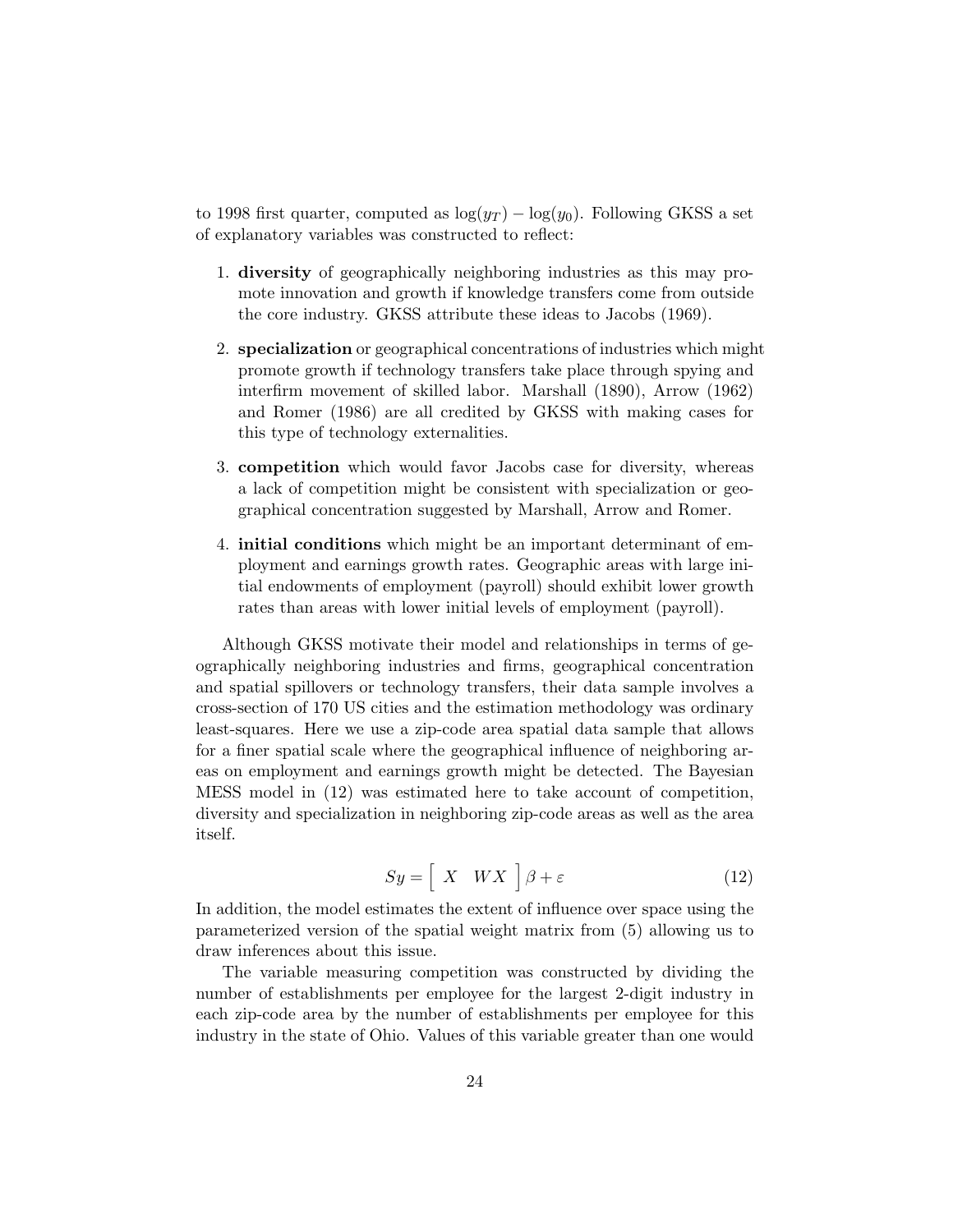indicate a more competitive environment for the largest industry in the zip-code area than in the state as a whole. Smaller values indicate less competition. This variable is similar to that used by GKSS to measure competition and was based on initial period employment and establishments.

As a measure of specialization we followed GKSS and used a ratio of the proportion of total area employment contained in the largest 2-digit industry for each zip-code area divided by the proportion of total state employment held by this industry at the statewide level. Values greater than one would indicate a larger degree of specialization in this industry than the average industrial specialization in the state. Again, initial period values were used.

Diversity was measured as in GKSS using employment in the largest five 2-digit industries during 1989Q1 in each zip-code area as a share of total zip-code area employment. Larger magnitudes for this variable reflect less industrial diversity in the zip-code area.

To control for initial conditions the log-level of payroll (employment) during the initial period 1989Q1 was entered in the earnings (employment) growth equation. A negative sign for the coefficient on this variable would indicate convergence in growth between the zip-code areas over time. In addition, establishment growth rates (calculated as  $(\log(y_T) - \log(y_0))$ ) were used as a control variable.

Estimates based on 10,500 draws (with the first 500 used as "burn-in" draws for the MCMC sampler) are shown in Table 6. In addition to Bayesian MESS estimates based on an assumption of normal disturbances, we compare these results to estimates from a non-spatial least-squares model.

The parameter  $\alpha$  in the model indicates significant spatial dependence for both MESS models, consistent with the importance of neighboring zipcode areas. The posterior distributions for  $\alpha$  from both employment and earnings relations are shown in Figure 6, where we see clear evidence of spatial dependence. Evidence regarding the posterior mean, median and mode as well as the variance for the spatial dependence parameter in both relations is remarkably similar, as we might expect because of the reasonably high correlation between employment and earnings.

There are numerous motivations for drawing inferences regarding the spatial structure of the relationship between growth and variables that describe the environment in which firms operate. An important part of the technology transfer argument is that knowledge spillovers result from employment density. Anas, Arnott and Small (1998) provide a cogent case for the impact of differing spatial scales on employment density. They present a graphical depiction of employment density in Los Angeles County using three different degrees of spatial averaging. The density appears homoge-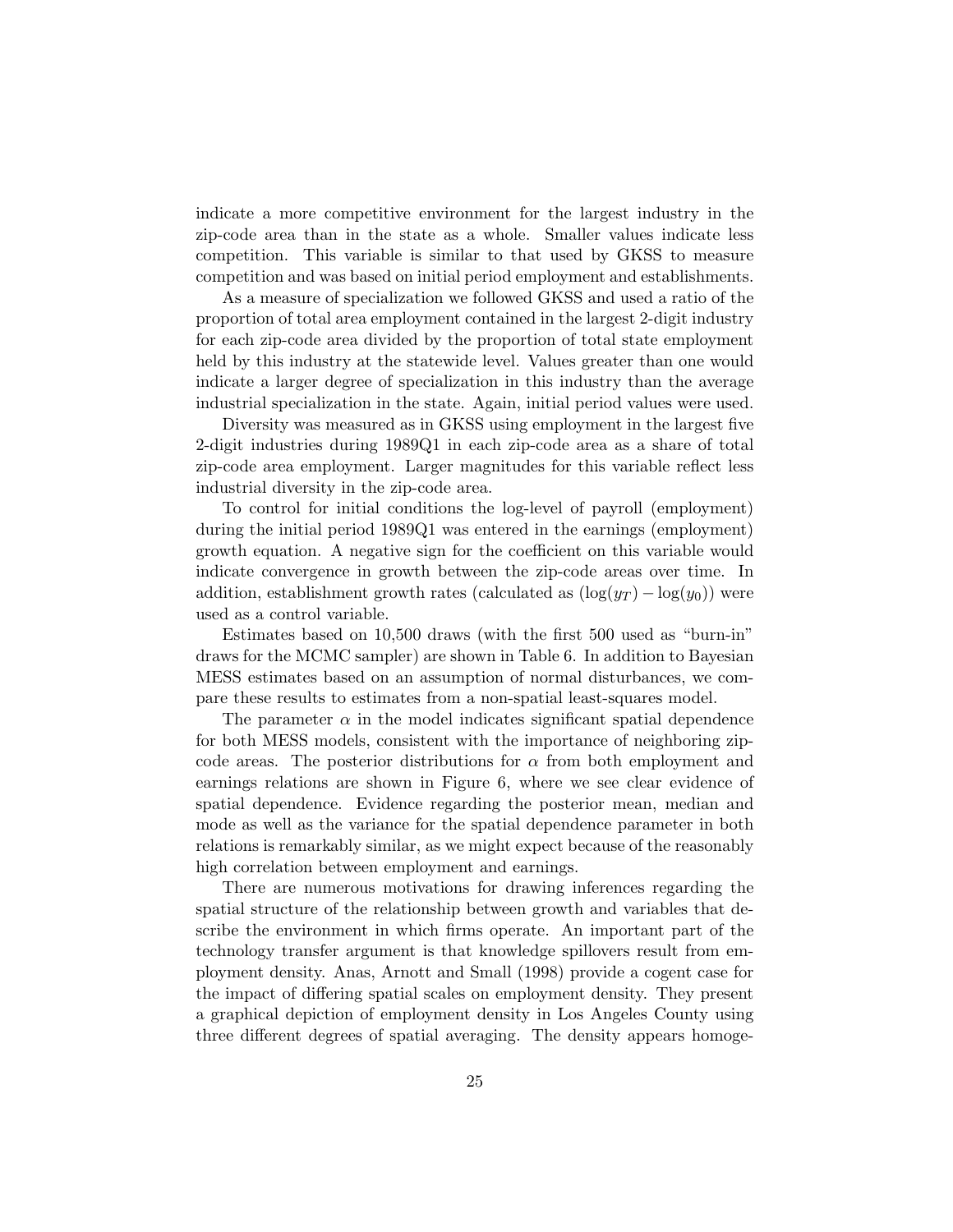|                                                                 | least-squares |         | Bayesian MESS |                      |
|-----------------------------------------------------------------|---------------|---------|---------------|----------------------|
| Variable                                                        | Coeff.        | p-level | Coeff.        | p-level <sup>†</sup> |
| constant term                                                   | 1.7765        | 0.0000  | $-0.4910$     | 0.3482               |
| $log(1989$ level)                                               | $-0.0699$     | 0.0001  | $-0.0886$     | 0.0000               |
| establishment growth rate                                       | 0.4629        | 0.0000  | 0.4181        | 0.0000               |
| diversity                                                       | $-0.9069$     | 0.0057  | $-0.9039$     | 0.0021               |
| competition                                                     | 0.0866        | 0.0725  | 0.0699        | 0.0748               |
| specialization                                                  | 0.1065        | 0.2017  | 0.1198        | 0.0749               |
| $W$ (log(1989 level))                                           |               |         | 0.0960        | 0.0106               |
| $W$ (est growth rate)                                           |               |         | $-0.0377$     | 0.4064               |
| $W$ (diversity)                                                 |               |         | 2.6342        | 0.0457               |
| $W$ (competition)                                               |               |         | $-0.1696$     | 0.1747               |
| $W$ (specialization)                                            |               |         | $-0.1037$     | 0.3454               |
|                                                                 |               |         |               |                      |
| Hyperparameters                                                 |               |         | mean          | std.                 |
| $\alpha$                                                        |               |         | $-0.4838$     | 0.1913               |
| $\rho$                                                          |               |         | 0.8994        | 0.0859               |
| $#$ neighbors                                                   |               |         | 13.0271       | 3.6813               |
|                                                                 |               |         |               |                      |
| adjusted $R^2$                                                  | 0.3296        |         | 0.4026        |                      |
| $\sigma_{\varepsilon}^2$                                        | 0.1446        |         | 0.1348        |                      |
| † Bayesian p-levels, see Gelman, Carlin, Stern and Rubin (1995) |               |         |               |                      |

Table 6: A comparison of earnings growth models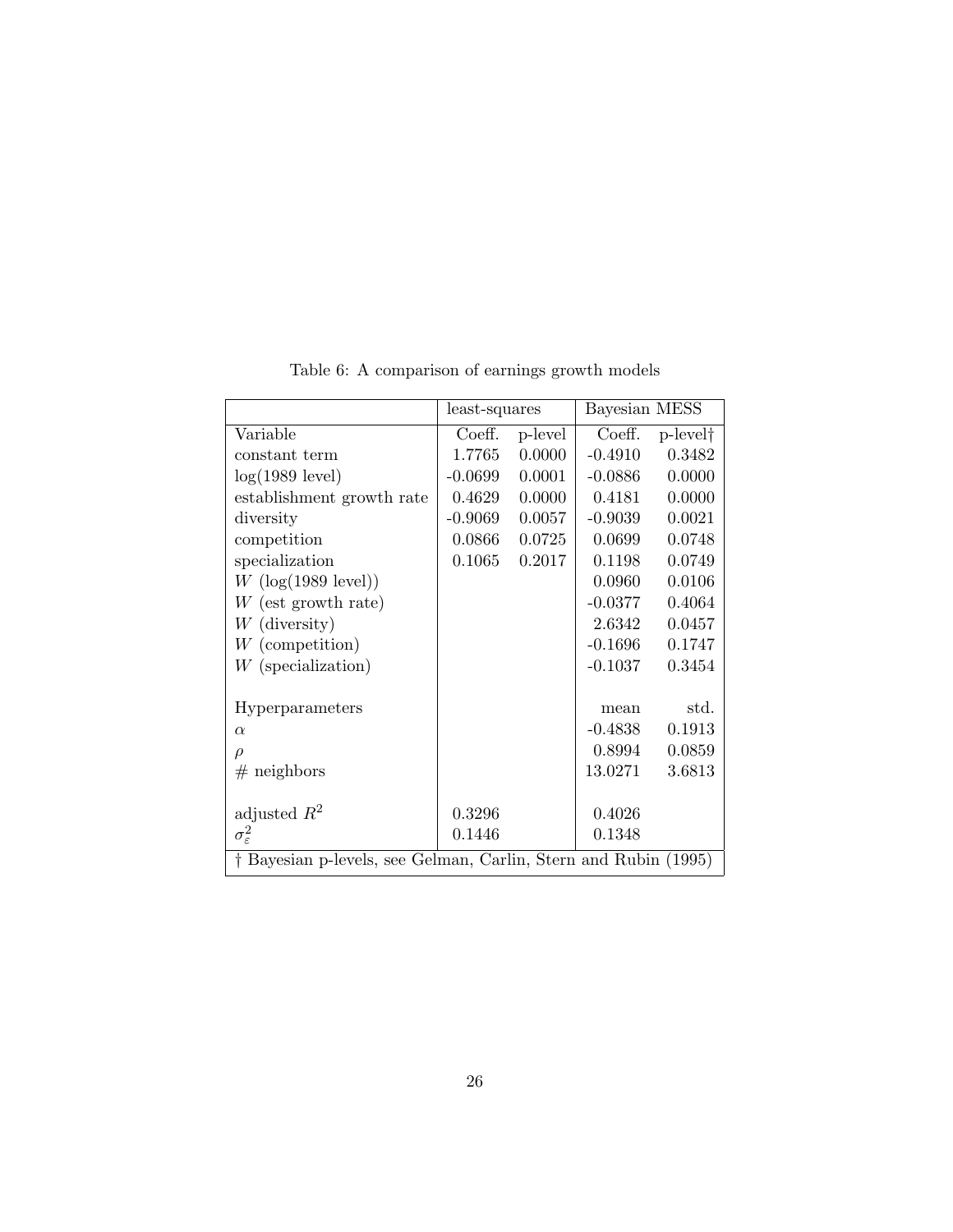|                                                                 | least-squares |         | Bayesian MESS |                      |
|-----------------------------------------------------------------|---------------|---------|---------------|----------------------|
| Variable                                                        | Coeff.        | p-level | Coeff.        | p-level <sup>†</sup> |
| constant term                                                   | 0.6086        | 0.0009  | $-0.3421$     | 0.3331               |
| $log(1989$ level)                                               | $-0.0411$     | 0.0084  | $-0.0472$     | 0.0058               |
| establishment growth rate                                       | 0.4452        | 0.0000  | 0.4208        | 0.0000               |
| diversity                                                       | $-0.8874$     | 0.0004  | $-0.8183$     | 0.0009               |
| competition                                                     | 0.1215        | 0.0010  | 0.1217        | 0.0010               |
| specialization                                                  | 0.0229        | 0.7201  | 0.0142        | 0.4132               |
| $W$ (log(1989 level))                                           |               |         | 0.0542        | 0.0824               |
| $W$ (est growth rate)                                           |               |         | $-0.0917$     | 0.2556               |
| $W$ (diversity)                                                 |               |         | 1.7025        | 0.1015               |
| $W$ (competition)                                               |               |         | $-0.1969$     | 0.0934               |
| $W$ (specialization)                                            |               |         | 0.0687        | 0.3609               |
|                                                                 |               |         |               |                      |
| Hyperparameters                                                 |               |         | mean          | std.                 |
| $\alpha$                                                        |               |         | $-0.4814$     | 0.2056               |
| $\rho$                                                          |               |         | 0.9143        | 0.0759               |
| $#$ neighbors                                                   |               |         | 13.7074       | 3.6374               |
|                                                                 |               |         |               |                      |
| adjusted $R^2$                                                  | 0.4216        |         | 0.4675        |                      |
| $\sigma_{\varepsilon}^2$                                        | 0.0851        |         | 0.0821        |                      |
| † Bayesian p-levels, see Gelman, Carlin, Stern and Rubin (1995) |               |         |               |                      |

Table 7: A comparison of employment growth models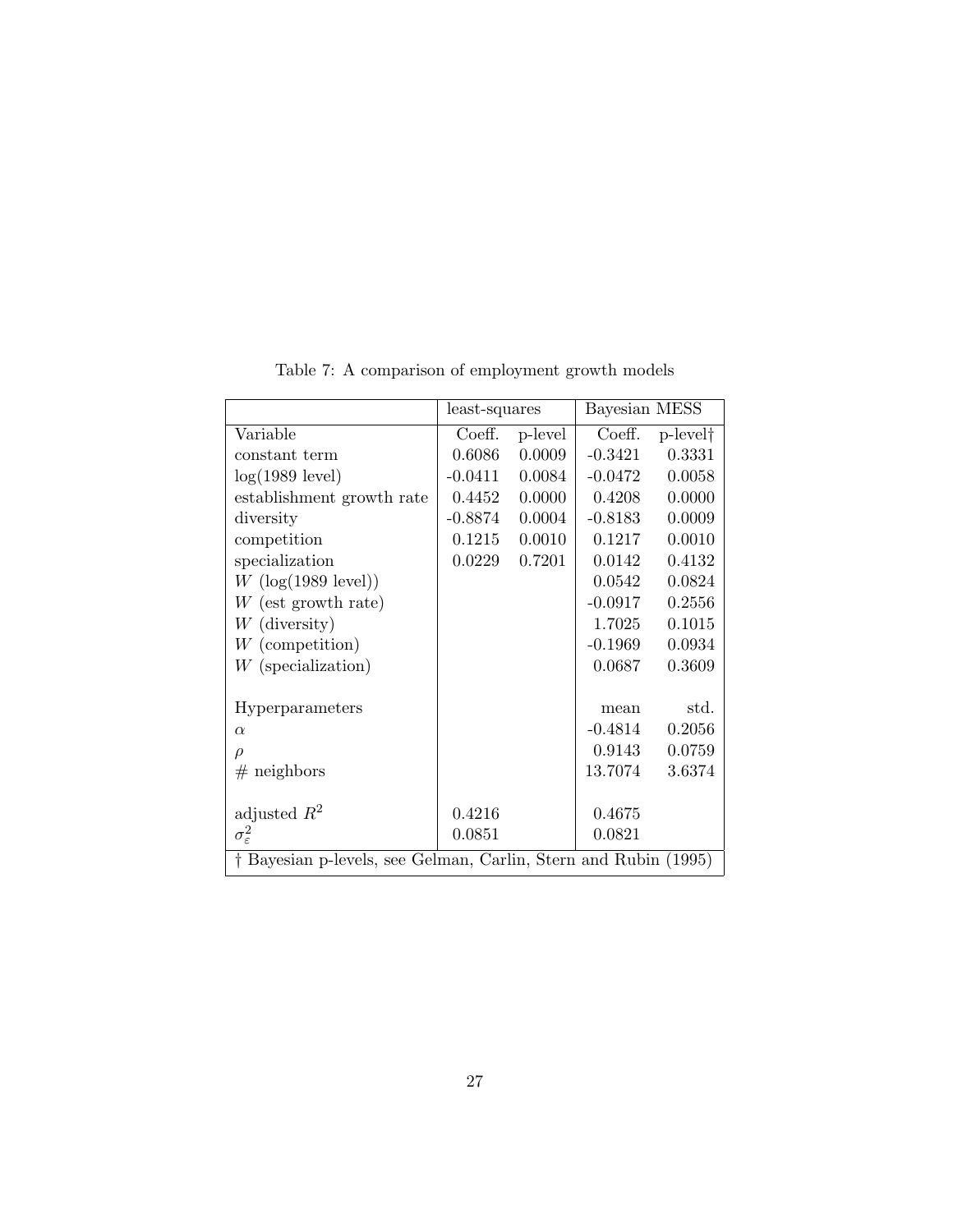nous at a course scale, but contains a great deal of intricate structure when viewed at finer scales. The traditional practice that fixes spatial weights a priori may reflect a coarse spatial scale that obscures differences in urban, suburban and outlying employment density and their impact on the economic environment in which firms operate.

A second motivation that the extent of spatial influence is important when considering technology transfer comes from the sociological literature on social networks. Granovetter (1974) using a sample of 282 male professional and technical workers in the Boston area finds that 57% of current jobs were found through personal contacts or referrals. Corcoran et al. find similar results using a larger sample from the 1978 wave of the PSID. Wellman (1996) finds that 38% of all active contacts take place between persons that live less than 1 mile apart, and 64% involve agents living within 5 miles of each other. Combining these two findings, we have a case that the spatial structure may need to reflect the appropriate distance and physical proximity to capture social interactions of the type that lead to spillovers.

Third, Jaffe et al. (1993) point out that citation of patents can be used to document knowledge flows. Patent citations reference previous ideas underlying development of the patent. In their study (Jaffe et al., 1993) matched company citations of university patents by states and MSAs finding strong evidence that citations of university patents were geographically localized near the academic institutions. This seems to reinforce the second motivation regarding distance and social interaction.

Fourth, if diversity, competition and specialization are important factors determining knowledge spillovers, firms my attempt to relocate within a given metropolitan region to take advantage of different propensities for spillover in various geographic areas within the region. Again, an a priori setting of the spatial weights may not reflect an appropriate scale to capture these movements within the region.

To illustrate how one might address these issues, we draw inferences on the spatial extent of influence from neighbors using the hyperparameters  $\rho$ and m from the model. The parameter  $\rho$  reflects distance decay and m indicates the number of neighbors, which together determine the spatial weight structure in the Bayesian MESS model. The means and standard deviations reported for  $\rho$  in Table 6 need to be considered in light of the skewed asymmetric posterior distributions shown in Figure 7. The mean and median  $\rho$ from the earnings equation are: 0.8994 and 0.9217, respectively, while the mean and median  $\rho$  values for the employment relation are: 0.9143 and 0.9361. Using a value of 0.91 between the mean and median for the earnings relation, the half-life would be 9 neighbors. That is, the 9th nearest neighbor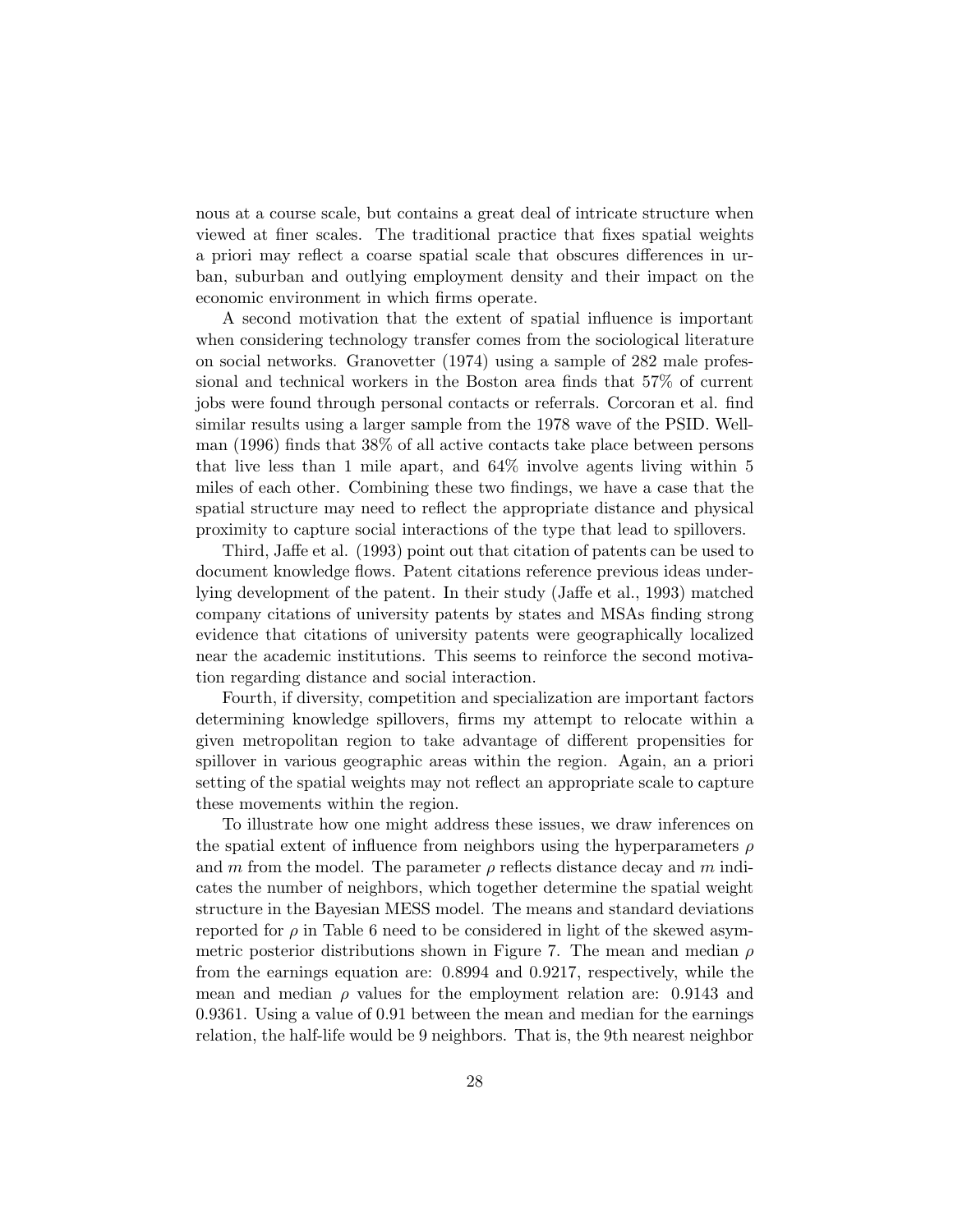would exert an influence half that of the nearest neighbor. Similar conclusions would hold for the employment relation where  $\rho = 0.92$  represents a value midway between the mean and median posterior estimates.

This information in conjunction with posterior information for the parameter m reflecting the number of neighbors allows us to draw inferences about the spatial extent of influence arising from the economic environmental variables reflecting competition, diversity and specialization. The posterior means for the neighbor parameters in the earnings and employment relations were 13.0271 and 13.7074 and the medians were 13 and 14. This should be interpreted in conjunction with the posterior information for the hyperparameter  $\rho$ , that suggests a half-life of nine nearest zip-code areas. There are 46 zip-code areas in Akron (including areas that are first and second order contiguous to the central urban areas), 38 in Canton, 76 in Cleveland and 54 in Youngstown-Warren, so we might interpret 13 or 14 neighbors as representing around one-third of the smaller cities, one fourth of Youngstown-Warren and one sixth of Cleveland. That is, the scope of influence from the economic environment operating in neighboring zip-code areas is fairly small, and this influence decays to half by the time we extend out to nine neighboring zip-code areas. Another way to put this into perspective is to note that the average number of first-order contiguous neighbors (borders touching) for the sample of zip-code areas was 6.12 and the standard deviation was 1.40, suggesting that spillover influences of any magnitude extend slightly beyond first-order contiguous zip-code areas.

This inference suggests that spillover influences may be constrained to relatively small areas consistent with the social interaction literature discussed above. Intuitively, many of the same factors that work to make distance and physical proximity an important determinant of social interaction may also work to constrain firm interaction. From a policy perspective, these results are interesting because economic development officials frequently argue that spillover benefits arise from development projects that impact the larger geographic region in which they operate.

Turning attention to the least-squares estimates we find they are in agreement with those from GKSS for the three variables competition, diversity and specialization. Local competition is significant and positively associated with earnings and employment growth. The least-squares coefficient for specialization is also consistent with results from GKSS in that it is not significantly associated with earnings or employment growth. Diversity is negative and significant for both the earnings and employment growth relations. Note that larger values of the diversity variable reflect less diversity, hence the negative coefficient indicating that more diversity in a zip-code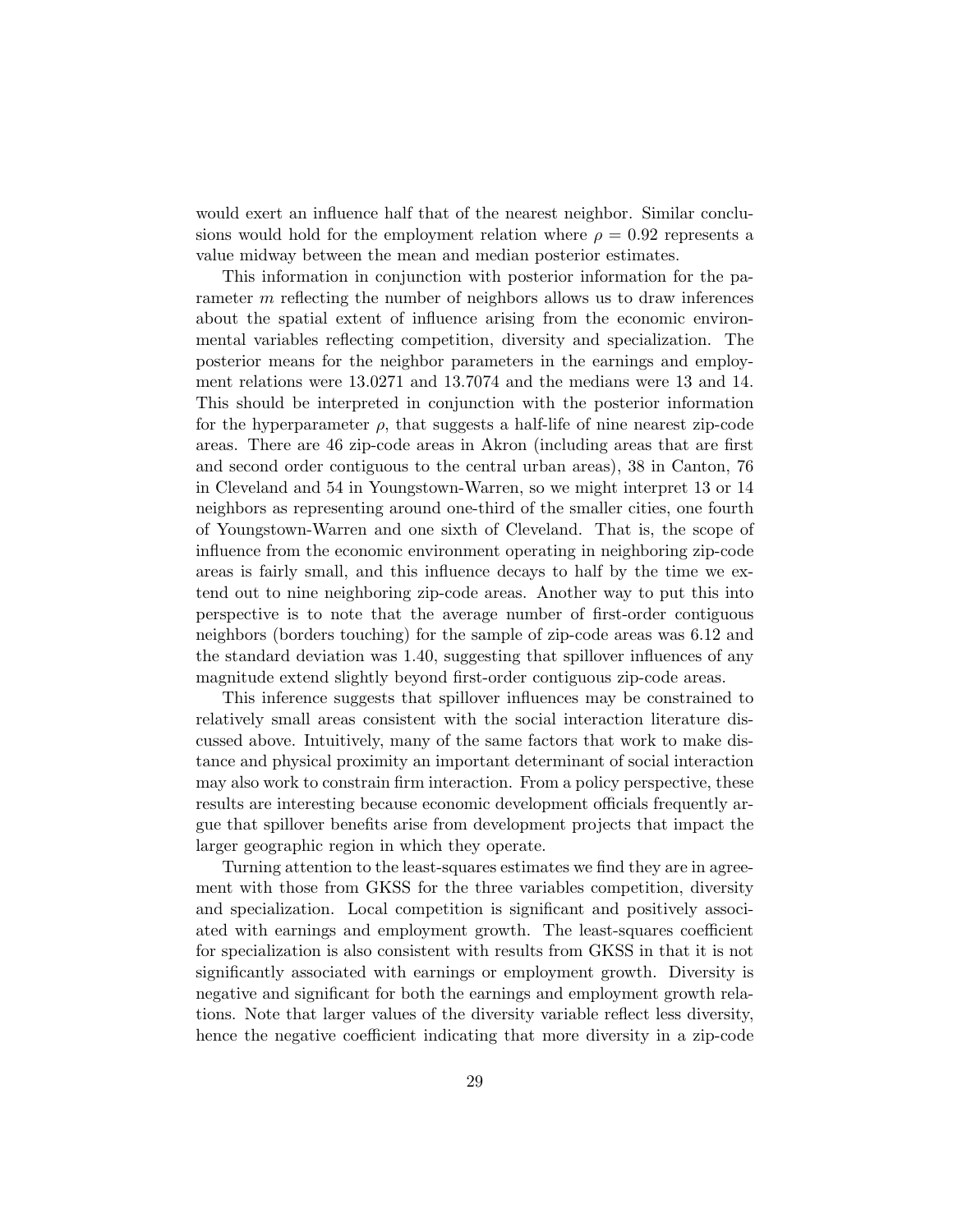area promotes growth.

Note however that the MESS estimates for the spatial lags are not consistent with results from GKSS for the diversity variable, indicating that taking the spatial influence of neighboring zip-code areas into account may affect our inference about this variable. One might expect some differences between our spatial results and those of GKSS because: 1) our data represents a finer spatial scale, 2) our dependent variable represents aggregate zip-code level employment and earnings growth unlike the industry-level variables used by GKSS, and 3) the change in spatial scale from cities to contiguous zip-code areas results in measures of diversity, specialization and competition that also exhibit a finer spatial scale.

Finally, the estimates for the coefficient reflecting the log of initial employment and payroll in the two relations is negative and significant in leastsquares and MESS, indicating zip-code level convergence in both earnings and employment growth over time, a result consistent with GKSS. The initial levels in neighboring areas is positive and weakly significant in the earnings equation but not in the case of employment. This suggests that high earnings levels in neighboring areas would lead to higher earnings growth, which seems intuitively plausible. Establishment growth exerts a positive and significant impact on employment growth, but not on earnings growth, again a plausible result.

### 5 Conclusion

We argue that the magnitude and extent of spatial influence exerted by variables in spatial regression relationships may represent a subject of interest. A flexible specification based on hyperparameters for the number of neighboring entities and decay of influence over space was combined with the matrix exponential spatial specification (MESS) introduced in Pace and LeSage (2000). The resulting Bayesian model allows posterior inferences regarding the magnitude and extent of spatial influence as well as traditional inferences about spatial dependence and the role of explanatory variables in the spatial regression relationship.

The reliance of our model on a flexible specification for the spatial weight structure produces a situation where the Bayesian approach to estimation introduced here holds some advantages over maximum likelihood approaches. For example, posterior inferences regarding the parameters of the weight structure can be obtained from the MCMC estimation method used to implement the Bayesian MESS model. Another advantage to the Bayesian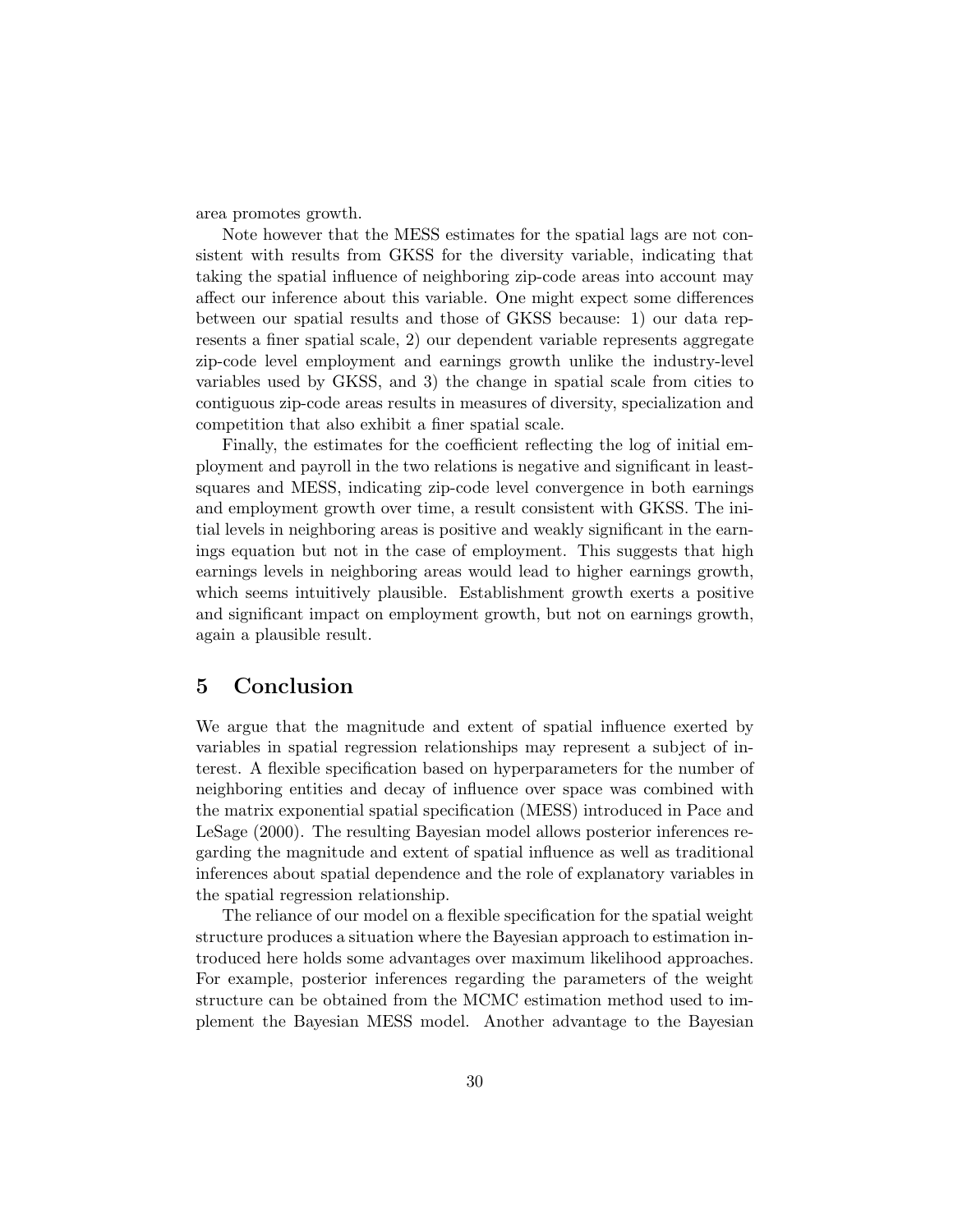approach is that non-constant variance over space and spatial outliers can be handled in an eloquent fashion. Finally, the Bayesian variant of the MESS model introduced here could be extended to the case of limited or censored dependent variable models using the methods introduced in LeSage (2000).

Experiments carried out in this study suggest that accurate posterior inferences regarding parameters that specify the flexible spatial weight structure are possible using the MCMC estimation methods. Unlike conventional approaches to spatial econometric models, the approach taken here does not assume the spatial weight matrix is part of the sample data information. We provide some evidence that the flexible weight structure in the MESS model can replicate results from more traditional spatial regression models, even in cases were the estimated model was different from the data generating process. This suggests that the MESS model may be flexible enough to replicate more traditional spatial econometric regression models, while avoiding many of the computational problems that plague those models. However, inferences regarding  $\beta$  and  $\sigma$  as well as spatial dependence drawn from a traditional model based on a fixed matrix W are conditional on the particular W matrix employed in the model. The model we introduce produces inferences regarding  $\beta$  and  $\sigma$  as well as spatial dependence that are conditional only on a family of spatial weight transformations that we denote  $Sy$ , where  $S = e^{\alpha W}$ , with the matrices W taking a flexible form. The Bayesian approach introduced here produces a posterior distribution for the joint distribution of the parameters in the spatial weight structure as well as the other model parameters.

The primary disadvantage of the Bayesian approach is the need to rely on MCMC estimation procedures which are computationally intense by comparison with the maximum likelihood approach to the MESS model. Nonetheless, MCMC estimation of the Bayesian MESS model exhibited a two- to six-fold increase in computational speed over MCMC estimation of Bayesian versions of traditional spatial econometric models introduced in LeSage (1997). Moreover, as demonstrated in section 3.3, the Bayesian MESS technique can handle applications with many observations (i.e., 35,702 in Table 2).

### References

Anas, Alex, Richard Arnott and Kenneth A. Small, (1998) "Urban Spatial Structure," Journal of Economic Literature, Vol. 36, no. 3, pp. 1426-1464.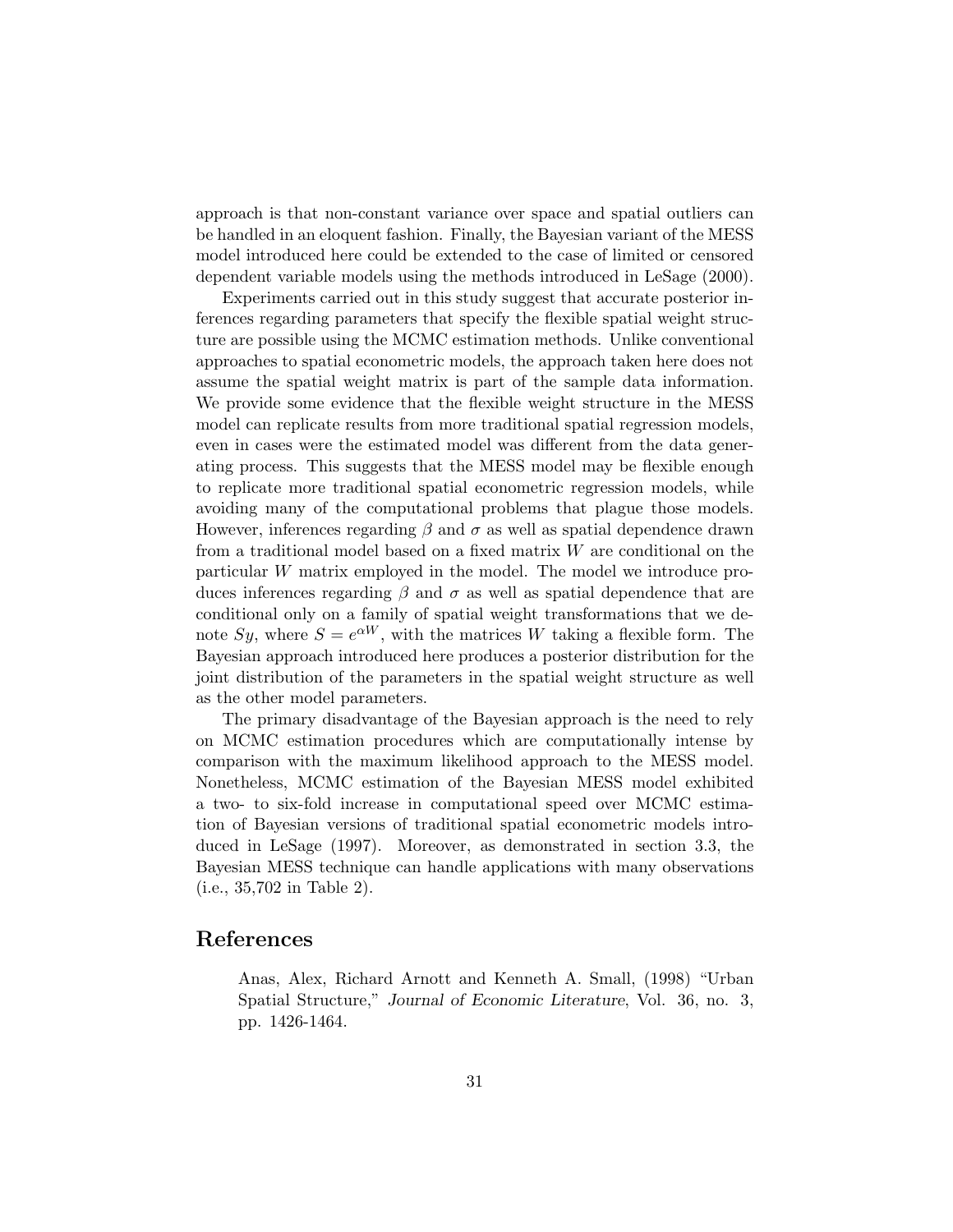Anselin, L. (1988) Spatial Econometrics: Methods and Models, (Dorddrecht: Kluwer Academic Publishers).

Arrow, Kenneth J. (1962) "The Economic Implications of Learning by Doing," Review of Economic Studies, pp. 155-73.

Barry, Ronald, and R. Kelley Pace, (1997) "Kriging with Large Data Sets Using Sparse Matrix Techniques," Communications in Statistics: Computation and Simulation, Volume 26, Number 2, pp. 619-629.

Barry, Ronald, and R. Kelley Pace, (1999) "A Monte Carlo Estimator of the Log Determinant of Large Sparse Matrices," Linear Algebra and its Applications, Volume 289, Number 1-3, pp. 41-54.

Chiu, Tom Y.M., Tom Leonard, and Kam-Wah Tsui, (1996) "The Matrix-Logarithmic Covariance Model," Journal of the American Statistical Association, 91, pp. 198-210.

Corcoran, Mary, Linda Datcher and Greg Duncan, 1980. "Information and Influence Networks in Labor Markets," in Five Thousand American Families: Patterns of Economic Progress, George Duncan and James Morgan (eds.), vol. 7, p. 1-37, (Ann Arbor, MI: Institute for Social Research).

Gelfand, Alan E., and A.F.M Smith. (1990) "Sampling-Based Approaches to Calculating Marginal Densities," Journal of the American Statistical Association, Vol. 85, pp. 398-409.

Gelman, Andrew, John B. Carlin, Hal S. Stern, and Donald B. Rubin (1995) Bayesian Data Analysis, (Chapman & Hall: London).

Geweke, John. (1993) "Bayesian Treatment of the Independent Student t Linear Model," Journal of Applied Econometrics, Vol. 8, pp. 19-40.

Glaeser, Edward L, Hedi D. Kallal, Jose A. Scheinkman, and Andrei Shleifer, (1992) "Growth in Cities," Journal of Political Economy, Vol. 100, number 61, pp. 1127-1152.

Granovetter, Mark S., 1974. Getting a Job: A Study of Contracts and Careers, (Cambridge, MA: Harvard University Press).

Grossman, Gene M. and Elhanan Helpman, (1994) "Endogenous Innovation in the Theory of Growth," The Journal of Economic Perspectives, Vol. 8, no. 1, pp. 23-44.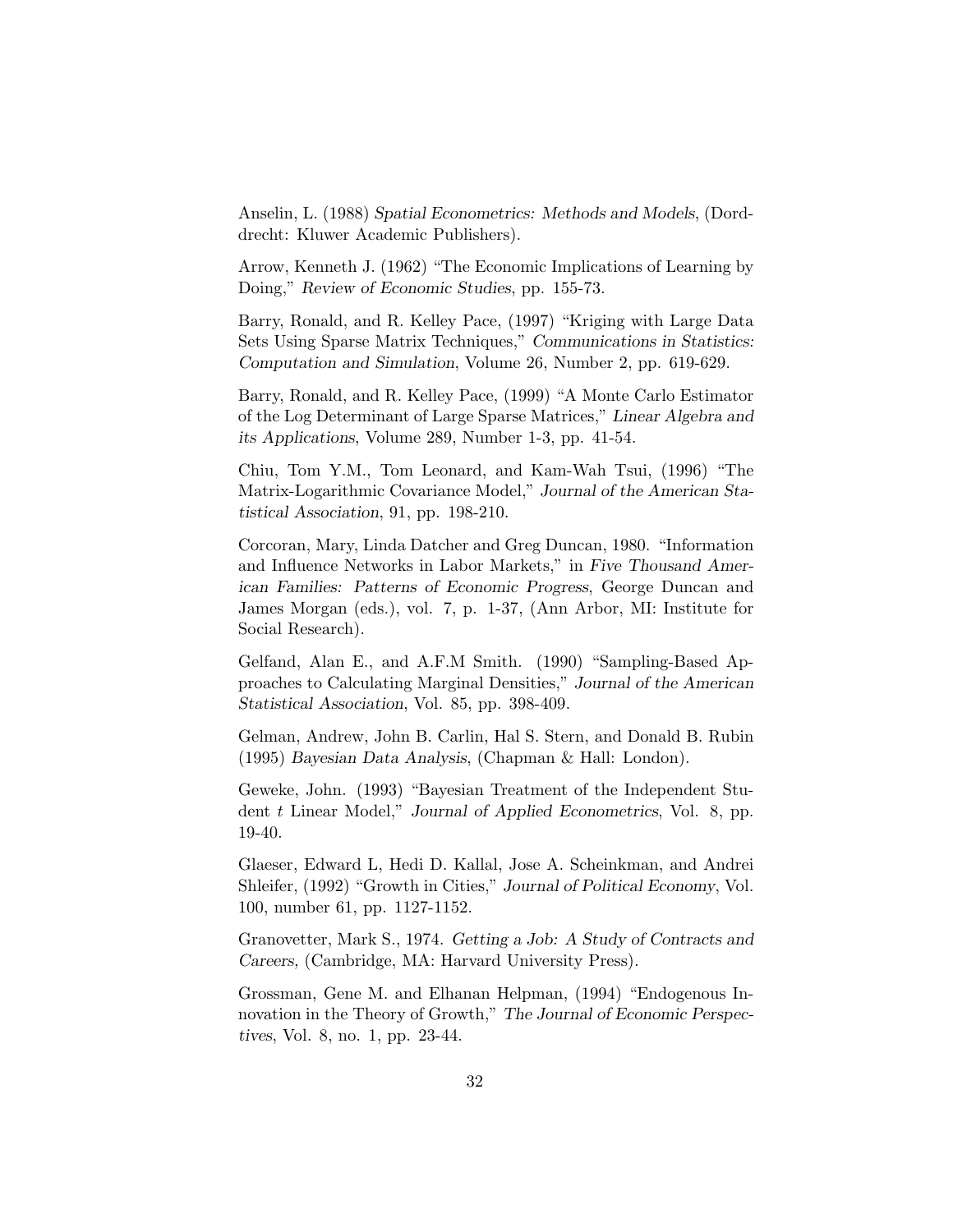Jacobs, Jane, (1969) The Economy of Cities, (New York: Vintage).

Jaffe, A., M. Trajtenberg and R. Henderson, (1993) "Geographic localization of knowledge spillovers as evidenced by patent citations," Quarterly Journal of Economics, Vol. 108, pp. 577-598.

Kass, R.E., and A. E. Raftery (1995) "Bayes Factors," Journal of the American Statistical Association, Volume 90, pp. 773-795.

Kelejian, H., and I.R. Prucha, (1998) "A Generalized Spatial Two-Stage Least Squares Procedure for Estimating a Spatial Autoregressive Model with Autoregressive Disturbances," Journal of Real Estate and Finance Economics, Volume 17, Number 1, pp. 99-121.

Kelejian, H., and I.R. Prucha, (1999) "A Generalized Moments Estimator for the Autoregressive Parameter in a Spatial Model," International Economic Review, Volume 40, pp. 509-533.

LeSage, James P. (1997) "Bayesian Estimation of Spatial Autoregressive Models," International Regional Science Review, Volume 20, number 1&2, pp. 113-129.

LeSage, James P., 1999. "A Report on Statistical Cleaning of the Ohio UUP ES202 data," Urban Affairs Center, University of Toledo.

LeSage, James P., (2000) "Bayesian Estimation of Limited Dependent variable Spatial Autoregressive Models," Geographical Analysis, Volume 32, number 1, pp. 19-35.

Marshall, Alfred. 1890. Principles of Economics, (London: Macmillan).

Pace, R. Kelley, and Dongya Zou, (2000) "Closed-Form Maximum Likelihood Estimates of Nearest Neighbor Spatial Dependence," Geographical Analysis, Volume 32, Number 2, pp. 154-172.

Pace, R. Kelley. and J. P. LeSage, (2000), "Closed-Form Maximum Likelihood Estimates for Spatial Problems," unpublished manuscript available at http://www-spatial-statistics.com.

Romer, Paul M. (1986) "Increasing Returns and Long-Run Growth," Journal of Political Economy, Vol. 94, pp. 1002-37.

Romer, Paul M., (1994) "The Origins of Endogenous Growth," The Journal of Economic Perspectives, Vol. 8, no. 1, pp. 3-22.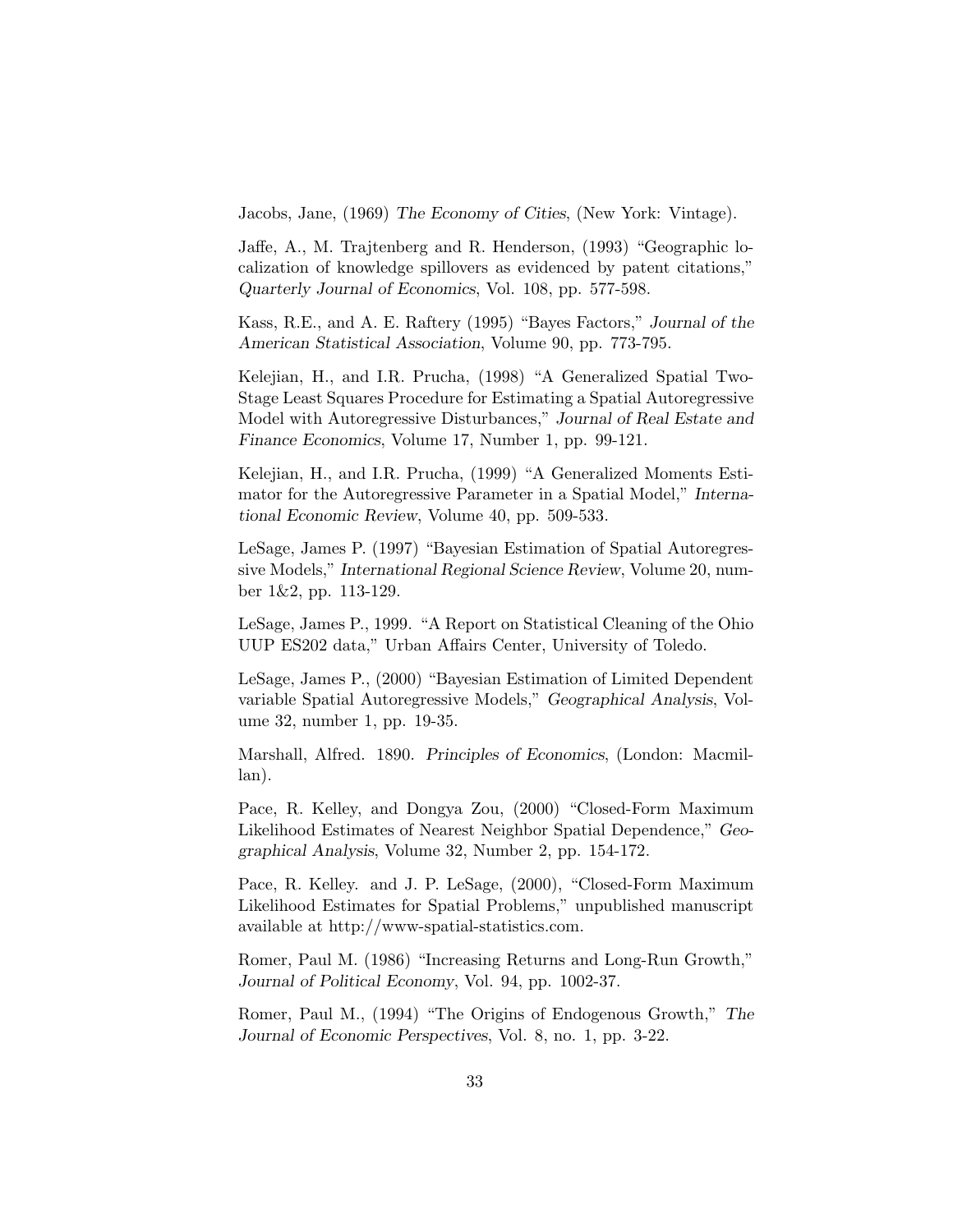Wellman, Barry, (1996) "Are Personal Communities Local? A Dumptarian Reconsideration," Social Networks, Vol. 18, pp. 347-354.

Wolpert, Robert, (2000) "On the Probability of Observing Misleading Statistical Evidence: A Comment," Journal of the American Statistical Association, Vol. 95, pp. 771-772.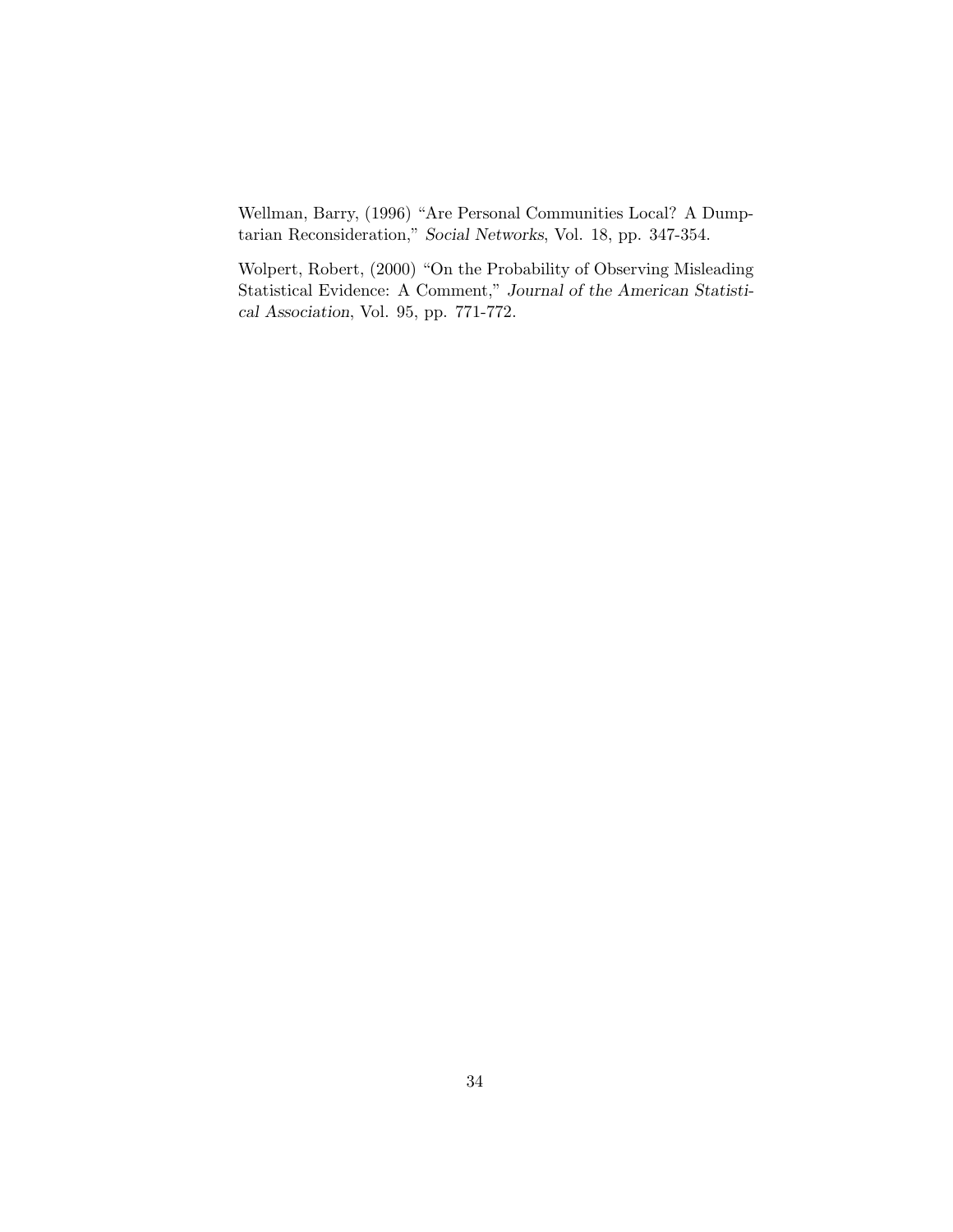

Figure 1: Posterior density for  $\rho$  hyperparameter



Figure 2: Histogram of the draws for  $m$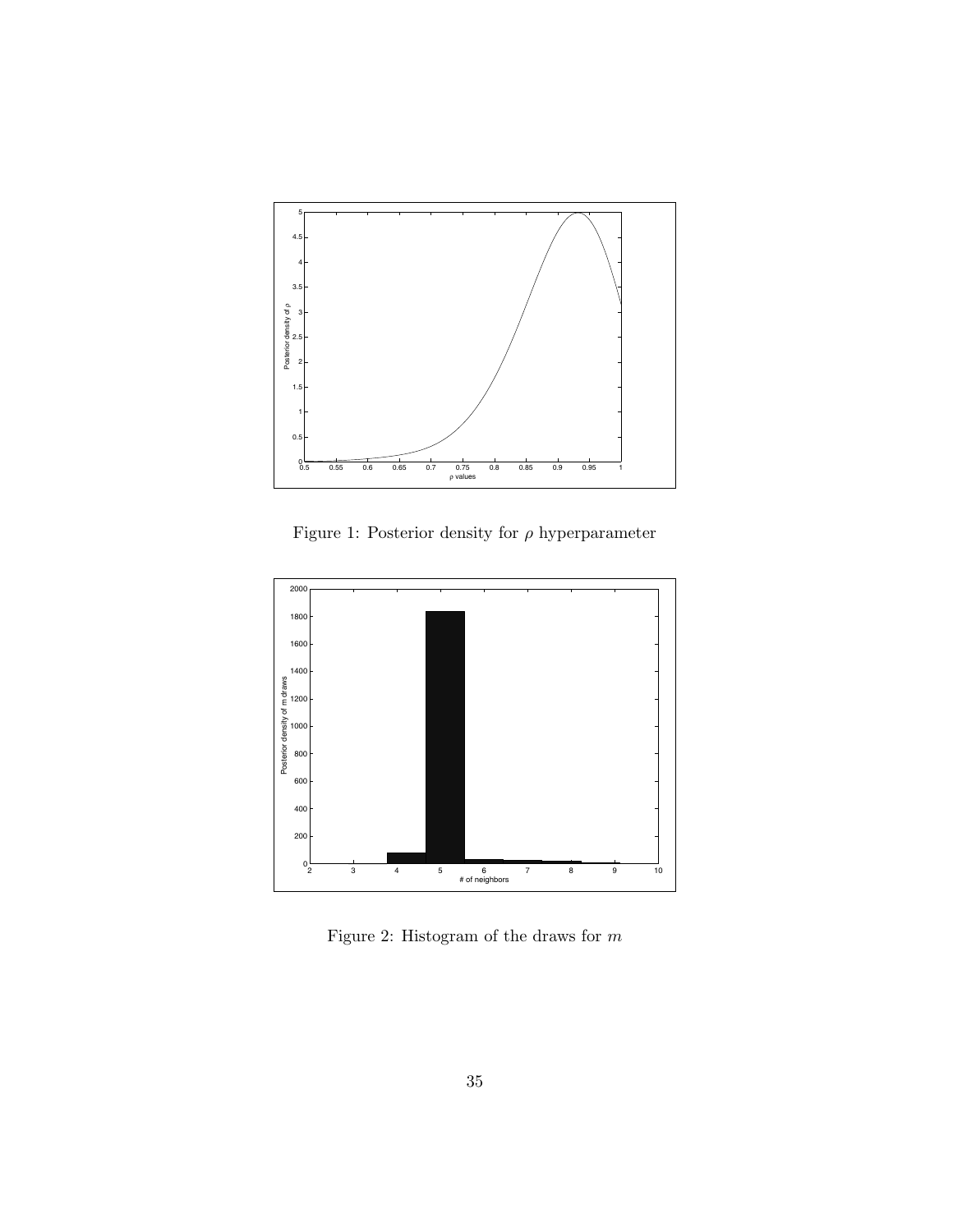

Figure 3: Posterior distribution of  $\alpha$  parameter



Figure 4: Posterior means of the  $v_i$  estimates for a heteroscedastic model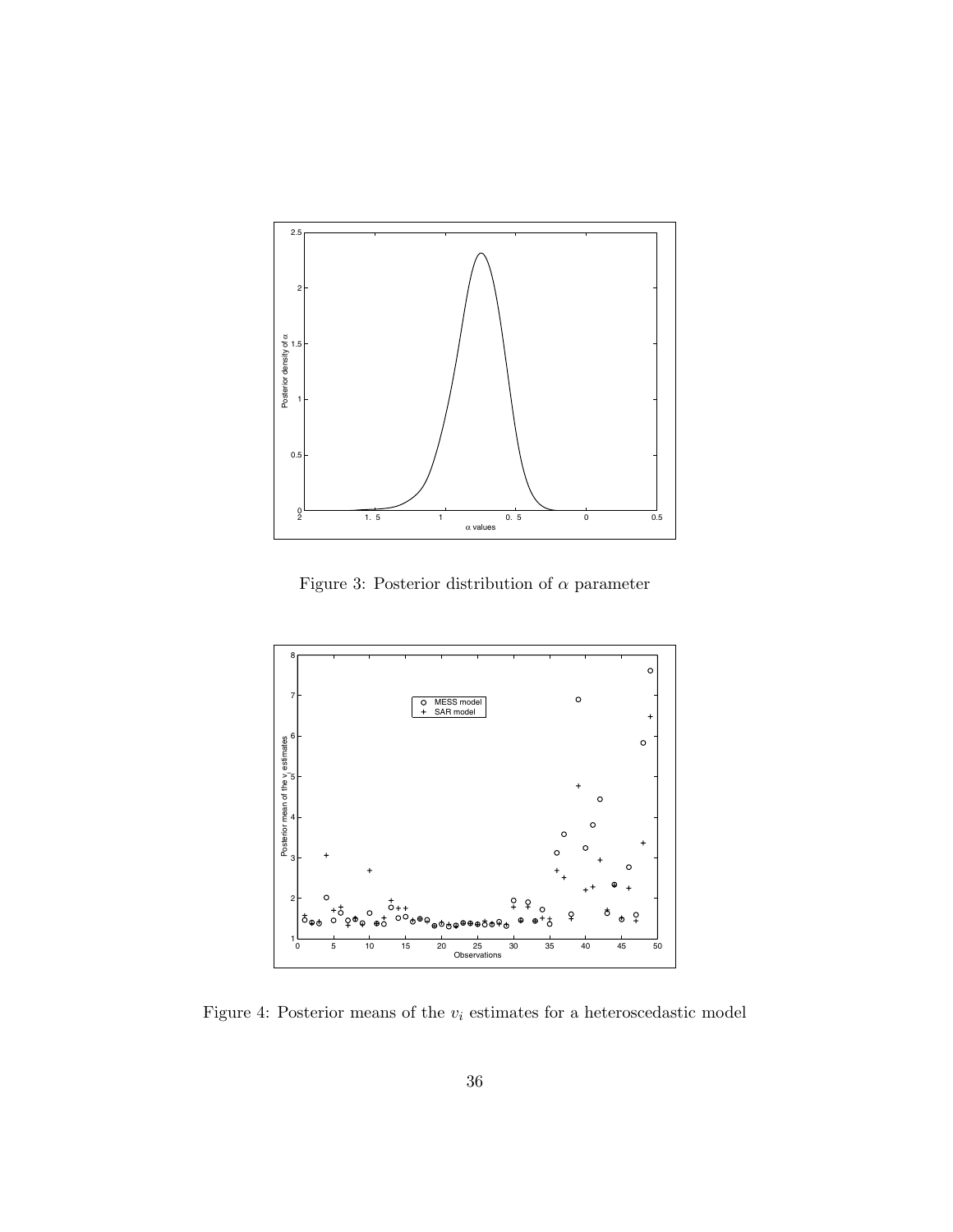

Figure 5: Zip-code areas in northeast Ohio used for employment and earnings growth models